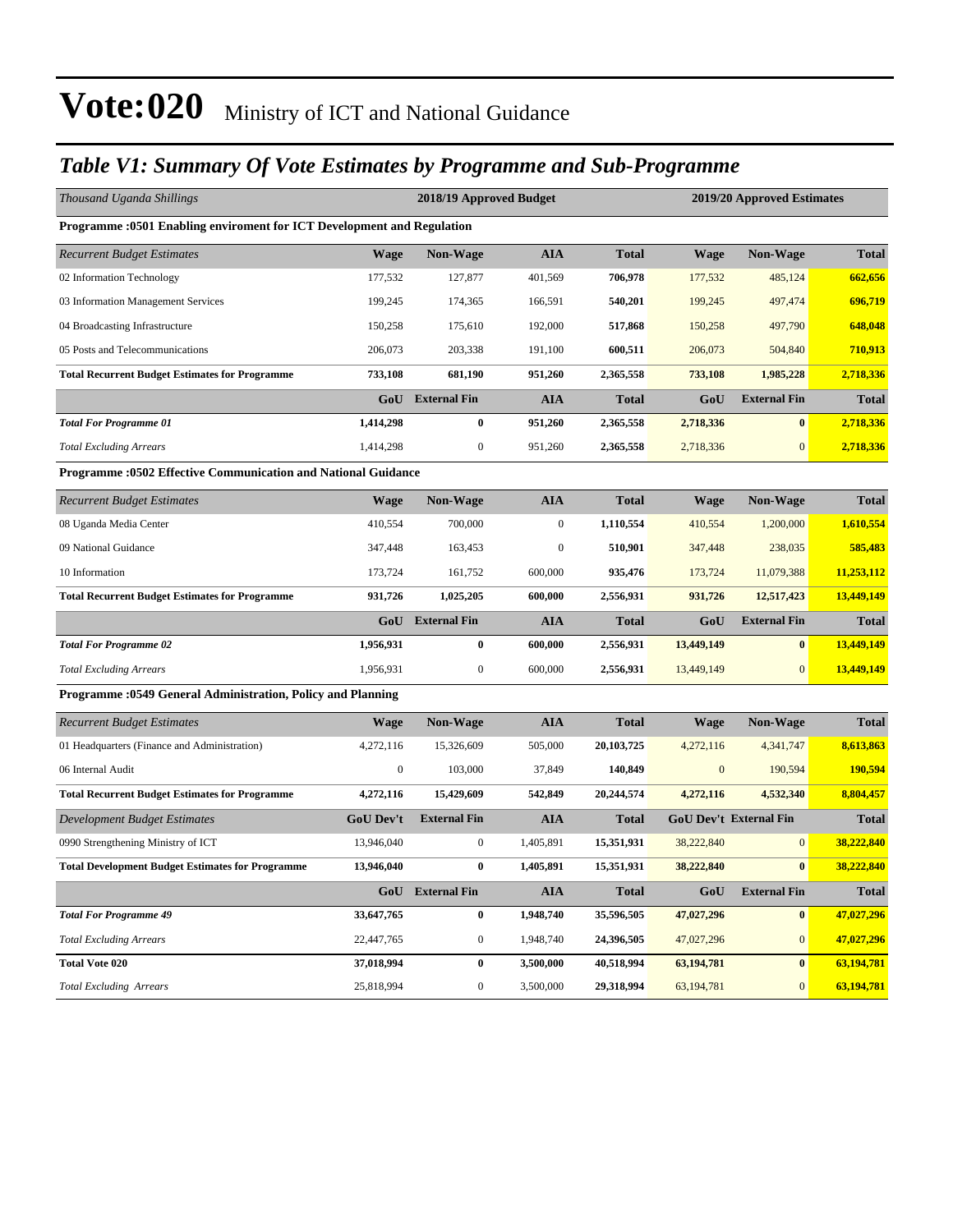### *Table V2: Summary Vote Estimates by Item*

| Thousand Uganda Shillings                                   |            | 2018/19 Approved Budget<br>2019/20Approved Estimates |           |              |              |                     |                         |
|-------------------------------------------------------------|------------|------------------------------------------------------|-----------|--------------|--------------|---------------------|-------------------------|
|                                                             | GoU        | <b>External Fin</b>                                  | AIA       | <b>Total</b> | GoU          | <b>External Fin</b> | <b>Total</b>            |
| <b>Employees, Goods and Services (Outputs Provided)</b>     | 16,500,805 | 0                                                    | 3,286,668 | 19,787,473   | 29,636,991   | $\bf{0}$            | 29,636,991              |
| 211101 General Staff Salaries                               | 1,737,790  | $\bf{0}$                                             | $\bf{0}$  | 1,737,790    | 1,737,790    | $\bf{0}$            | 1,737,790               |
| 211102 Contract Staff Salaries                              | 4,367,160  | $\boldsymbol{0}$                                     | $\bf{0}$  | 4,367,160    | 4,367,161    | $\bf{0}$            | 4,367,161               |
| 211103 Allowances (Inc. Casuals, Temporary)                 | 878,568    | $\bf{0}$                                             | 434,821   | 1,313,389    | 1,969,138    | $\bf{0}$            | 1,969,138               |
| 212102 Pension for General Civil Service                    | 299,403    | $\boldsymbol{0}$                                     | $\bf{0}$  | 299,403      | 342,835      | $\bf{0}$            | 342,835                 |
| 213001 Medical expenses (To employees)                      | 10,000     | $\bf{0}$                                             | 10,000    | 20,000       | 20,000       | $\bf{0}$            | 20,000                  |
| 213002 Incapacity, death benefits and funeral expenses      | 15,000     | $\bf{0}$                                             | $\bf{0}$  | 15,000       | 15,000       | $\bf{0}$            | 15,000                  |
| 213004 Gratuity Expenses                                    | 224,490    | $\boldsymbol{0}$                                     | $\bf{0}$  | 224,490      | 224,490      | $\bf{0}$            | 224,490                 |
| 221001 Advertising and Public Relations                     | 16,000     | $\bf{0}$                                             | 62,160    | 78,160       | 7,288,845    | $\bf{0}$            | 7,288,845               |
| 221002 Workshops and Seminars                               | 308,300    | $\boldsymbol{0}$                                     | 309,785   | 618,085      | 1,592,653    | $\bf{0}$            | 1,592,653               |
| 221003 Staff Training                                       | 171,000    | $\bf{0}$                                             | 303,500   | 474,500      | 200,000      | $\bf{0}$            | 200,000                 |
| 221007 Books, Periodicals & Newspapers                      | 4,353      | $\bf{0}$                                             | $\bf{0}$  | 4,353        | 12,353       | $\bf{0}$            | 12,353                  |
| 221008 Computer supplies and Information Technology<br>(TT) | 37,004     | 0                                                    | 142,779   | 179,783      | 123,004      | $\bf{0}$            | 123,004                 |
| 221009 Welfare and Entertainment                            | 254,857    | $\boldsymbol{0}$                                     | 371,457   | 626,314      | 441,168      | $\bf{0}$            | 441,168                 |
| 221011 Printing, Stationery, Photocopying and Binding       | 120,141    | $\bf{0}$                                             | 398,909   | 519,050      | 214,710      | $\bf{0}$            | 214,710                 |
| 221012 Small Office Equipment                               | 6,200      | $\bf{0}$                                             | 1,200     | 7,400        | 1,200        | $\bf{0}$            | 1,200                   |
| 221014 Bank Charges and other Bank related costs            | 1,000      | $\boldsymbol{0}$                                     | $\bf{0}$  | 1,000        | $\bf{0}$     | $\bf{0}$            | $\overline{\mathbf{0}}$ |
| 221016 IFMS Recurrent costs                                 | 50,000     | $\bf{0}$                                             | $\bf{0}$  | 50,000       | 50,000       | $\bf{0}$            | 50,000                  |
| 221017 Subscriptions                                        | 2,000      | $\bf{0}$                                             | $\bf{0}$  | 2,000        | 2,000        | $\bf{0}$            | 2,000                   |
| 221020 IPPS Recurrent Costs                                 | 40,000     | 0                                                    | $\bf{0}$  | 40,000       | 40,000       | $\bf{0}$            | 40,000                  |
| 222001 Telecommunications                                   | 61,960     | $\boldsymbol{0}$                                     | 13,060    | 75,020       | 58,410       | $\bf{0}$            | 58,410                  |
| 222002 Postage and Courier                                  | 13,100     | $\bf{0}$                                             | $\bf{0}$  | 13,100       | 7,000        | $\bf{0}$            | 7,000                   |
| 222003 Information and communications technology<br>(ICT)   | 100,002    | $\bf{0}$                                             | $\bf{0}$  | 100,002      | 400,000      | $\bf{0}$            | 400,000                 |
| 223003 Rent – (Produced Assets) to private entities         | 2,139,572  | $\bf{0}$                                             | 505,000   | 2,644,572    | 2,139,572    | $\bf{0}$            | 2,139,572               |
| 223004 Guard and Security services                          | 62,528     | $\boldsymbol{0}$                                     | $\bf{0}$  | 62,528       | 62,528       | $\bf{0}$            | 62,528                  |
| 223005 Electricity                                          | 60,000     | $\bf{0}$                                             | $\bf{0}$  | 60,000       | 60,000       | $\bf{0}$            | 60,000                  |
| 223006 Water                                                | 36,000     | 0                                                    | $\bf{0}$  | 36,000       | 36,000       | $\bf{0}$            | 36,000                  |
| 224004 Cleaning and Sanitation                              | 82,000     | $\bf{0}$                                             | $\bf{0}$  | 82,000       | 82,000       | $\bf{0}$            | 82,000                  |
| 224005 Uniforms, Beddings and Protective Gear               | 2,000      | 0                                                    | $\bf{0}$  | 2,000        | $\bf{0}$     | $\bf{0}$            | $\bf{0}$                |
| 225001 Consultancy Services- Short term                     | 350,000    | 0                                                    | 105,826   | 455,826      | 2,490,586    | $\bf{0}$            | 2,490,586               |
| 225002 Consultancy Services-Long-term                       | 4,000,000  | $\boldsymbol{0}$                                     | 41,333    | 4,041,333    | 2,500,000    | $\bf{0}$            | 2,500,000               |
| 227001 Travel inland                                        | 322,869    | $\bf{0}$                                             | 153,359   | 476,228      | 1,625,048    | $\bf{0}$            | 1,625,048               |
| 227002 Travel abroad                                        | 172,869    | $\bf{0}$                                             | 51,868    | 224,737      | 543,600      | $\bf{0}$            | 543,600                 |
| 227004 Fuel, Lubricants and Oils                            | 398,764    | $\boldsymbol{0}$                                     | 305,286   | 704,050      | 709,996      | $\bf{0}$            | 709,996                 |
| 228002 Maintenance - Vehicles                               | 90,476     | $\bf{0}$                                             | 73,625    | 164,101      | 214,506      | $\bf{0}$            | 214,506                 |
| 228003 Maintenance – Machinery, Equipment $\&$<br>Furniture | 65,400     | $\bf{0}$                                             | 2,700     | 68,100       | 65,400       | $\bf{0}$            | 65,400                  |
| <b>Grants, Transfers and Subsides (Outputs Funded)</b>      | 3,454,205  | $\bf{0}$                                             | $\bf{0}$  | 3,454,205    | 31, 154, 205 | $\bf{0}$            | 31,154,205              |
| 263104 Transfers to other govt. Units (Current)             | 700,000    | $\boldsymbol{0}$                                     | $\bf{0}$  | 700,000      | 1,200,000    | $\bf{0}$            | 1,200,000               |
| 263204 Transfers to other govt. Units (Capital)             | $\bf{0}$   | 0                                                    | $\bf{0}$  | $\bf{0}$     | 18,000,000   | $\bf{0}$            | 18,000,000              |
| 291003 Transfers to Other Private Entities                  | 2,754,205  | $\bf{0}$                                             | $\bf{0}$  | 2,754,205    | 11,954,205   | $\bf{0}$            | 11,954,205              |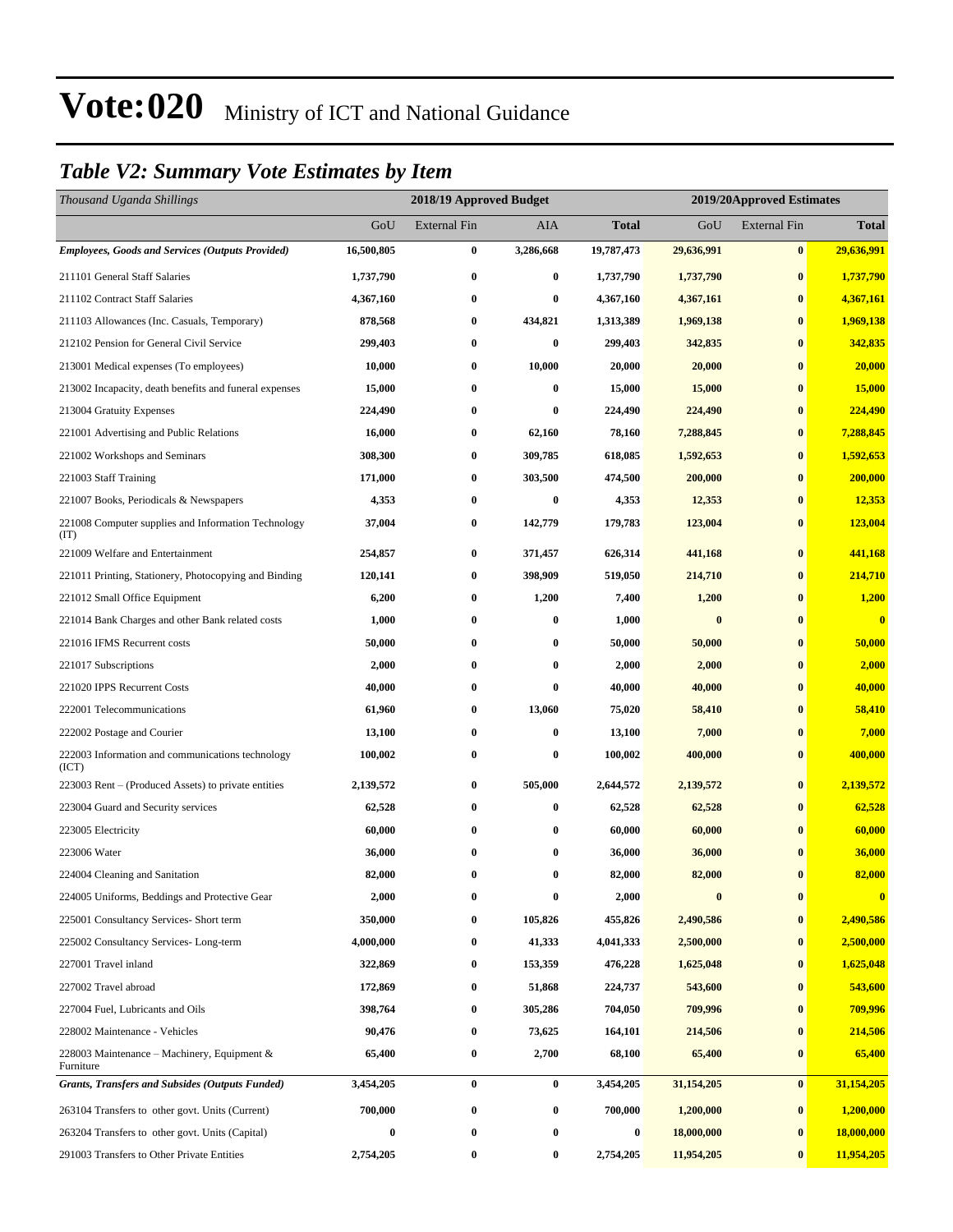| <b>Investment</b> (Capital Purchases)                          | 5,863,985  | $\bf{0}$     | 213,332   | 6,077,317  | 2,403,585    | $\bf{0}$     | 2,403,585               |
|----------------------------------------------------------------|------------|--------------|-----------|------------|--------------|--------------|-------------------------|
| 281504 Monitoring, Supervision & Appraisal of capital<br>works | 500,000    | $\bf{0}$     | $\bf{0}$  | 500,000    | $\bf{0}$     | $\mathbf{0}$ | $\mathbf{0}$            |
| 312101 Non-Residential Buildings                               | 4,000,000  | $\bf{0}$     | $\bf{0}$  | 4,000,000  | 500,000      | $\bf{0}$     | 500,000                 |
| 312201 Transport Equipment                                     | 550,000    | $\bf{0}$     | $\bf{0}$  | 550,000    | $\bf{0}$     | $\mathbf{0}$ |                         |
| 312203 Furniture & Fixtures                                    | 0          | $\bf{0}$     | $\bf{0}$  | $\bf{0}$   | 403,585      | $\bf{0}$     | 403,585                 |
| 312211 Office Equipment                                        | 2,000      | $\bf{0}$     | $\bf{0}$  | 2,000      | $\bf{0}$     | $\bf{0}$     | $\bf{0}$                |
| 312213 ICT Equipment                                           | 811,985    | $\bf{0}$     | 213,332   | 1,025,317  | 1,500,000    | $\mathbf{0}$ | 1,500,000               |
| <b>Arrears</b>                                                 | 11,200,000 | $\bf{0}$     | $\bf{0}$  | 11,200,000 | $\mathbf{0}$ | $\mathbf{0}$ | $\mathbf{0}$            |
| 321605 Domestic arrears (Budgeting)                            | 11,200,000 | $\bf{0}$     | $\bf{0}$  | 11,200,000 | $\bf{0}$     | $\bf{0}$     | $\overline{\mathbf{0}}$ |
| <b>Grand Total Vote 020</b>                                    | 37,018,994 | $\bf{0}$     | 3,500,000 | 40,518,994 | 63,194,781   | $\mathbf{0}$ | 63,194,781              |
| <b>Total Excluding Arrears</b>                                 | 25,818,994 | $\mathbf{0}$ | 3,500,000 | 29,318,994 | 63, 194, 781 | $\mathbf{0}$ | 63,194,781              |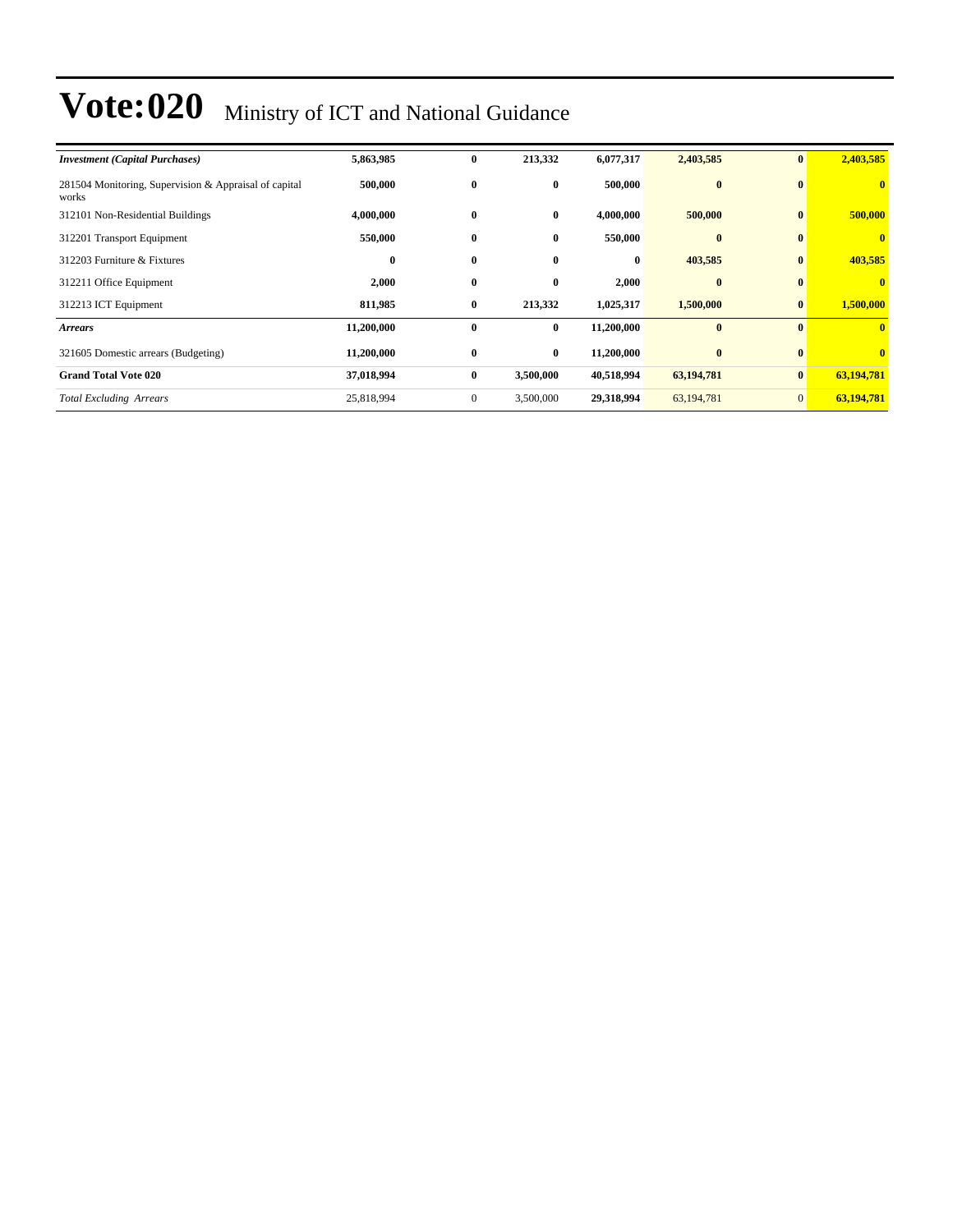#### *Table V3: Detailed Estimates by Programme, Sub Programme, Output and Item*

*Programme :0501 Enabling enviroment for ICT Development and Regulation*

*Recurrent Budget Estimates*

#### **SubProgramme 02 Information Technology**

| Thousand Uganda Shillings                                         |                  | 2018/19 Approved Budget |                  |              | 2019/20 Approved Estimates |                |              |
|-------------------------------------------------------------------|------------------|-------------------------|------------------|--------------|----------------------------|----------------|--------------|
| <b>Outputs Provided</b>                                           | Wage             | Non Wage                | <b>AIA</b>       | <b>Total</b> | Wage                       | Non Wage       | <b>Total</b> |
| Output 050101 Enabling Policies, Laws and Regulations developed   |                  |                         |                  |              |                            |                |              |
| 211101 General Staff Salaries                                     | 177,532          | $\boldsymbol{0}$        | $\boldsymbol{0}$ | 177,532      | 177,532                    | $\overline{0}$ | 177,532      |
| 211103 Allowances (Inc. Casuals, Temporary)                       | $\boldsymbol{0}$ | 8,000                   | $\mathbf{0}$     | 8,000        | $\mathbf{0}$               | 8,000          | 8,000        |
| 221001 Advertising and Public Relations                           | $\boldsymbol{0}$ | 3,000                   | $\overline{0}$   | 3,000        | $\mathbf{0}$               | 3,000          | 3,000        |
| 221002 Workshops and Seminars                                     | $\boldsymbol{0}$ | 29,000                  | 15,625           | 44,625       | $\mathbf{0}$               | 29,000         | 29,000       |
| 221003 Staff Training                                             | $\boldsymbol{0}$ | $\boldsymbol{0}$        | 15,625           | 15,625       | $\mathbf{0}$               | $\mathbf{0}$   | $\mathbf{0}$ |
| 221007 Books, Periodicals & Newspapers                            | $\overline{0}$   | 400                     | $\boldsymbol{0}$ | 400          | $\mathbf{0}$               | 400            | 400          |
| 221009 Welfare and Entertainment                                  | $\boldsymbol{0}$ | $\boldsymbol{0}$        | 68,800           | 68,800       | $\mathbf{0}$               | 10,311         | 10,311       |
| 221011 Printing, Stationery, Photocopying and Binding             | $\boldsymbol{0}$ | 600                     | 15,625           | 16,225       | $\mathbf{0}$               | 1,600          | 1,600        |
| 221012 Small Office Equipment                                     | $\overline{0}$   | $\boldsymbol{0}$        | 1,200            | 1,200        | $\boldsymbol{0}$           | $\mathbf{0}$   | $\bf{0}$     |
| 222001 Telecommunications                                         | $\boldsymbol{0}$ | 900                     | 3,060            | 3,960        | $\mathbf{0}$               | $\overline{0}$ | $\bf{0}$     |
| 222002 Postage and Courier                                        | $\boldsymbol{0}$ | 1,200                   | $\boldsymbol{0}$ | 1,200        | $\mathbf{0}$               | $\overline{0}$ | $\bf{0}$     |
| 225001 Consultancy Services- Short term                           | $\boldsymbol{0}$ | $\boldsymbol{0}$        | 31,993           | 31,993       | $\mathbf{0}$               | 100,000        | 100,000      |
| 227001 Travel inland                                              | $\mathbf{0}$     | $\boldsymbol{0}$        | $\boldsymbol{0}$ | $\bf{0}$     | $\mathbf{0}$               | 28,000         | 28,000       |
| 227002 Travel abroad                                              | $\boldsymbol{0}$ | 14,800                  | $\boldsymbol{0}$ | 14,800       | $\mathbf{0}$               | 15,167         | 15,167       |
| 227004 Fuel, Lubricants and Oils                                  | $\boldsymbol{0}$ | 1,300                   | 14,725           | 16,025       | $\mathbf{0}$               | 16,000         | 16,000       |
| 228002 Maintenance - Vehicles                                     | $\mathbf{0}$     | $\boldsymbol{0}$        | 47,416           | 47,416       | $\mathbf{0}$               | 14,030         | 14,030       |
| <b>Total Cost of Output 01</b>                                    | 177,532          | 59,200                  | 214,069          | 450,801      | 177,532                    | 225,508        | 403,040      |
| Output 050102 E-government services provided                      |                  |                         |                  |              |                            |                |              |
| 211103 Allowances (Inc. Casuals, Temporary)                       | $\boldsymbol{0}$ | 3,010                   | $\boldsymbol{0}$ | 3,010        | $\boldsymbol{0}$           | 10,036         | 10,036       |
| 221002 Workshops and Seminars                                     | $\overline{0}$   | $\boldsymbol{0}$        | 15,625           | 15,625       | $\mathbf{0}$               | 45,000         | 45,000       |
| 221003 Staff Training                                             | $\mathbf{0}$     | 0                       | 15,625           | 15,625       | $\mathbf{0}$               | $\mathbf{0}$   | $\bf{0}$     |
| 221009 Welfare and Entertainment                                  | $\mathbf{0}$     | $\boldsymbol{0}$        | 10,000           | 10,000       | $\boldsymbol{0}$           | $\overline{0}$ | $\bf{0}$     |
| 221011 Printing, Stationery, Photocopying and Binding             | $\boldsymbol{0}$ | 250                     | 15,625           | 15,875       | $\mathbf{0}$               | 550            | 550          |
| 222001 Telecommunications                                         | $\boldsymbol{0}$ | 300                     | $\boldsymbol{0}$ | 300          | $\boldsymbol{0}$           | $\overline{0}$ | $\bf{0}$     |
| 222002 Postage and Courier                                        | $\boldsymbol{0}$ | 300                     | $\boldsymbol{0}$ | 300          | $\mathbf{0}$               | $\mathbf{0}$   | $\bf{0}$     |
| 227001 Travel inland                                              | $\mathbf{0}$     | 14,750                  | $\mathbf{0}$     | 14,750       | $\mathbf{0}$               | 14,750         | 14,750       |
| 227004 Fuel, Lubricants and Oils                                  | $\mathbf{0}$     | 2,000                   | 5,625            | 7,625        | $\mathbf{0}$               | 8,000          | 8,000        |
| <b>Total Cost of Output 02</b>                                    | 0                | 20,610                  | 62,500           | 83,110       | $\boldsymbol{\theta}$      | 78,336         | 78,336       |
| Output 050104 Hardware and software development industry promoted |                  |                         |                  |              |                            |                |              |
| 211103 Allowances (Inc. Casuals, Temporary)                       | $\boldsymbol{0}$ | 5,107                   | $\boldsymbol{0}$ | 5,107        | $\mathbf{0}$               | 5,107          | 5,107        |
| 221002 Workshops and Seminars                                     | $\mathbf{0}$     | $\boldsymbol{0}$        | 15,625           | 15,625       | $\mathbf{0}$               | $\mathbf{0}$   | $\bf{0}$     |
| 221003 Staff Training                                             | $\boldsymbol{0}$ | 0                       | 15,625           | 15,625       | $\mathbf{0}$               | $\mathbf{0}$   | $\bf{0}$     |
| 221011 Printing, Stationery, Photocopying and Binding             | $\boldsymbol{0}$ | 150                     | 5,625            | 5,775        | $\boldsymbol{0}$           | $\overline{0}$ | $\bf{0}$     |
| 222001 Telecommunications                                         | $\mathbf{0}$     | 200                     | $\boldsymbol{0}$ | 200          | $\mathbf{0}$               | 350            | 350          |
| 222002 Postage and Courier                                        | $\boldsymbol{0}$ | 200                     | $\boldsymbol{0}$ | 200          | $\boldsymbol{0}$           | $\mathbf{0}$   | $\bf{0}$     |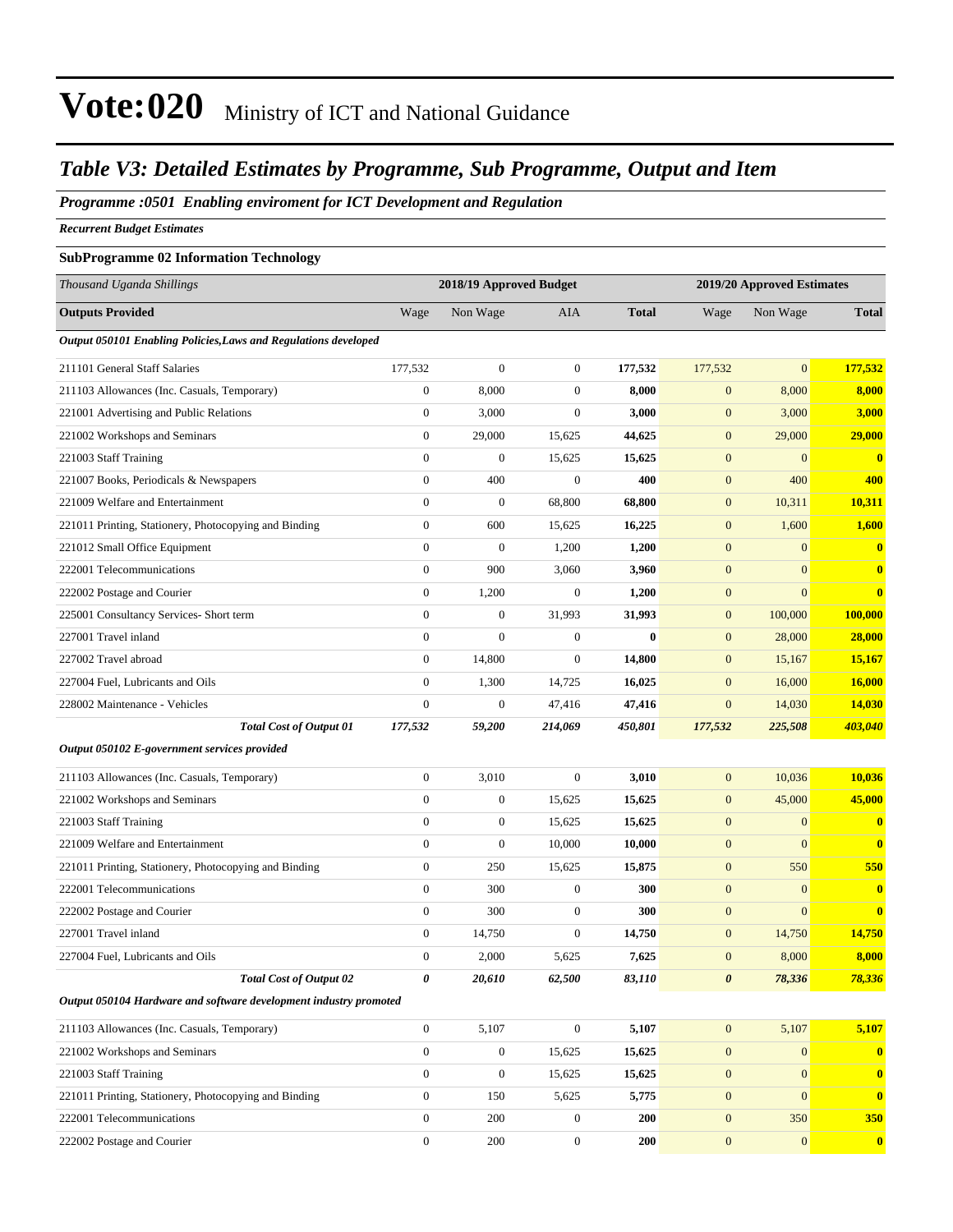| 225001 Consultancy Services- Short term                | $\mathbf{0}$          | 8,000          | 20,000         | 28,000   | $\overline{0}$        | 33,054         | 33,054                  |
|--------------------------------------------------------|-----------------------|----------------|----------------|----------|-----------------------|----------------|-------------------------|
| 227001 Travel inland                                   | $\mathbf{0}$          | $\mathbf{0}$   | $\overline{0}$ | $\bf{0}$ | $\mathbf{0}$          | 30,000         | 30,000                  |
| 227002 Travel abroad                                   | $\mathbf{0}$          | 8,365          | $\overline{0}$ | 8,365    | $\mathbf{0}$          | 6,343          | 6,343                   |
| 227004 Fuel, Lubricants and Oils                       | $\Omega$              | 200            | 5,625          | 5,825    | $\mathbf{0}$          | 10,000         | 10,000                  |
| <b>Total Cost of Output 04</b>                         | $\boldsymbol{\theta}$ | 22,222         | 62,500         | 84,722   | $\boldsymbol{\theta}$ | 84,854         | 84,854                  |
| Output 050105 Human Resource Base for IT developed     |                       |                |                |          |                       |                |                         |
| 211103 Allowances (Inc. Casuals, Temporary)            | $\mathbf{0}$          | 9,060          | $\overline{0}$ | 9,060    | $\overline{0}$        | 20,000         | 20,000                  |
| 221002 Workshops and Seminars                          | $\mathbf{0}$          | 10,000         | 15,625         | 25,625   | $\mathbf{0}$          | 70,040         | 70,040                  |
| 221003 Staff Training                                  | $\mathbf{0}$          | $\overline{0}$ | 15,625         | 15,625   | $\boldsymbol{0}$      | $\overline{0}$ | $\overline{\mathbf{0}}$ |
| 221011 Printing, Stationery, Photocopying and Binding  | $\mathbf{0}$          | 500            | 15,625         | 16,125   | $\mathbf{0}$          | $\overline{0}$ | $\mathbf{0}$            |
| 222001 Telecommunications                              | $\mathbf{0}$          | 400            | $\overline{0}$ | 400      | $\overline{0}$        | 900            | 900                     |
| 222002 Postage and Courier                             | $\Omega$              | 400            | $\overline{0}$ | 400      | $\overline{0}$        | $\Omega$       | $\overline{\mathbf{0}}$ |
| 225001 Consultancy Services- Short term                | $\mathbf{0}$          | 5,130          | $\overline{0}$ | 5,130    | $\mathbf{0}$          | 5,130          | 5,130                   |
| 227004 Fuel, Lubricants and Oils                       | $\mathbf{0}$          | 355            | $\overline{0}$ | 355      | $\overline{0}$        | 355            | 355                     |
| 228002 Maintenance - Vehicles                          | $\Omega$              | $\overline{0}$ | 15,625         | 15,625   | $\mathbf{0}$          | $\overline{0}$ | $\overline{\mathbf{0}}$ |
| <b>Total Cost of Output 05</b>                         | 0                     | 25,845         | 62,500         | 88,345   | $\boldsymbol{\theta}$ | 96,425         | 96,425                  |
| <b>Total Cost Of Outputs Provided</b>                  | 177,532               | 127,877        | 401,569        | 706,978  | 177,532               | 485,124        | 662,656                 |
| <b>Total Cost for SubProgramme 02</b>                  | 177,532               | 127,877        | 401,569        | 706,978  | 177,532               | 485,124        | 662,656                 |
| <b>Total Excluding Arrears</b>                         | 177,532               | 127,877        | 401,569        | 706,978  | 177,532               | 485,124        | 662,656                 |
| <b>SubProgramme 03 Information Management Services</b> |                       |                |                |          |                       |                |                         |

| Thousand Uganda Shillings                                       |                  | 2018/19 Approved Budget |              |              |                       | 2019/20 Approved Estimates |              |  |
|-----------------------------------------------------------------|------------------|-------------------------|--------------|--------------|-----------------------|----------------------------|--------------|--|
| <b>Outputs Provided</b>                                         | Wage             | Non Wage                | <b>AIA</b>   | <b>Total</b> | Wage                  | Non Wage                   | <b>Total</b> |  |
| Output 050101 Enabling Policies, Laws and Regulations developed |                  |                         |              |              |                       |                            |              |  |
| 211101 General Staff Salaries                                   | 199,245          | $\boldsymbol{0}$        | $\mathbf{0}$ | 199,245      | 199,245               | $\overline{0}$             | 199,245      |  |
| 211103 Allowances (Inc. Casuals, Temporary)                     | $\overline{0}$   | 13,333                  | 1,333        | 14,666       | $\mathbf{0}$          | 13,333                     | 13,333       |  |
| 221002 Workshops and Seminars                                   | $\overline{0}$   | $\boldsymbol{0}$        | 10,000       | 10,000       | $\mathbf{0}$          | 42,000                     | 42,000       |  |
| 221003 Staff Training                                           | $\overline{0}$   | $\boldsymbol{0}$        | $\mathbf{0}$ | $\mathbf{0}$ | $\overline{0}$        | 21,000                     | 21,000       |  |
| 221008 Computer supplies and Information Technology (IT)        | $\boldsymbol{0}$ | $\boldsymbol{0}$        | 6,591        | 6,591        | $\mathbf{0}$          | $\mathbf{0}$               | $\bf{0}$     |  |
| 221009 Welfare and Entertainment                                | $\overline{0}$   | $\boldsymbol{0}$        | 20,000       | 20,000       | $\mathbf{0}$          | $\mathbf{0}$               | $\bf{0}$     |  |
| 221011 Printing, Stationery, Photocopying and Binding           | $\boldsymbol{0}$ | 10,000                  | 10,000       | 20,000       | $\mathbf{0}$          | 10,000                     | 10,000       |  |
| 225001 Consultancy Services- Short term                         | $\overline{0}$   | $\mathbf{0}$            | $\Omega$     | $\mathbf{0}$ | $\overline{0}$        | 43,460                     | 43,460       |  |
| 227001 Travel inland                                            | $\overline{0}$   | 24,318                  | $\mathbf{0}$ | 24,318       | $\mathbf{0}$          | 24,318                     | 24,318       |  |
| 227004 Fuel, Lubricants and Oils                                | $\overline{0}$   | 9,800                   | 20,000       | 29,800       | $\overline{0}$        | 9,800                      | 9,800        |  |
| <b>Total Cost of Output 01</b>                                  | 199,245          | 57,451                  | 67,924       | 324,620      | 199,245               | 163,911                    | 363,156      |  |
| Output 050102 E-government services provided                    |                  |                         |              |              |                       |                            |              |  |
| 211103 Allowances (Inc. Casuals, Temporary)                     | $\overline{0}$   | 46,000                  | 7,500        | 53,500       | $\mathbf{0}$          | 53,500                     | 53,500       |  |
| 221002 Workshops and Seminars                                   | $\boldsymbol{0}$ | 14,000                  | 30,000       | 44,000       | $\mathbf{0}$          | 44,000                     | 44,000       |  |
| 221008 Computer supplies and Information Technology (IT)        | $\boldsymbol{0}$ | $\boldsymbol{0}$        | 2,000        | 2,000        | $\mathbf{0}$          | $\Omega$                   | $\mathbf{0}$ |  |
| 221011 Printing, Stationery, Photocopying and Binding           | $\boldsymbol{0}$ | 4,700                   | 20,000       | 24,700       | $\mathbf{0}$          | 24,700                     | 24,700       |  |
| 225001 Consultancy Services- Short term                         | $\overline{0}$   | 15,255                  | 23,833       | 39,088       | $\mathbf{0}$          | 59,088                     | 59,088       |  |
| 227001 Travel inland                                            | $\overline{0}$   | $\boldsymbol{0}$        | $\mathbf{0}$ | $\mathbf{0}$ | $\mathbf{0}$          | 32,000                     | 32,000       |  |
| 227002 Travel abroad                                            | $\overline{0}$   | $\overline{0}$          | $\mathbf{0}$ | $\mathbf{0}$ | $\mathbf{0}$          | 26,331                     | 26,331       |  |
| 227004 Fuel, Lubricants and Oils                                | $\overline{0}$   | 17,000                  | $\mathbf{0}$ | 17,000       | $\overline{0}$        | 37,000                     | 37,000       |  |
| <b>Total Cost of Output 02</b>                                  | 0                | 96,955                  | 83,333       | 180,288      | $\boldsymbol{\theta}$ | 276,619                    | 276,619      |  |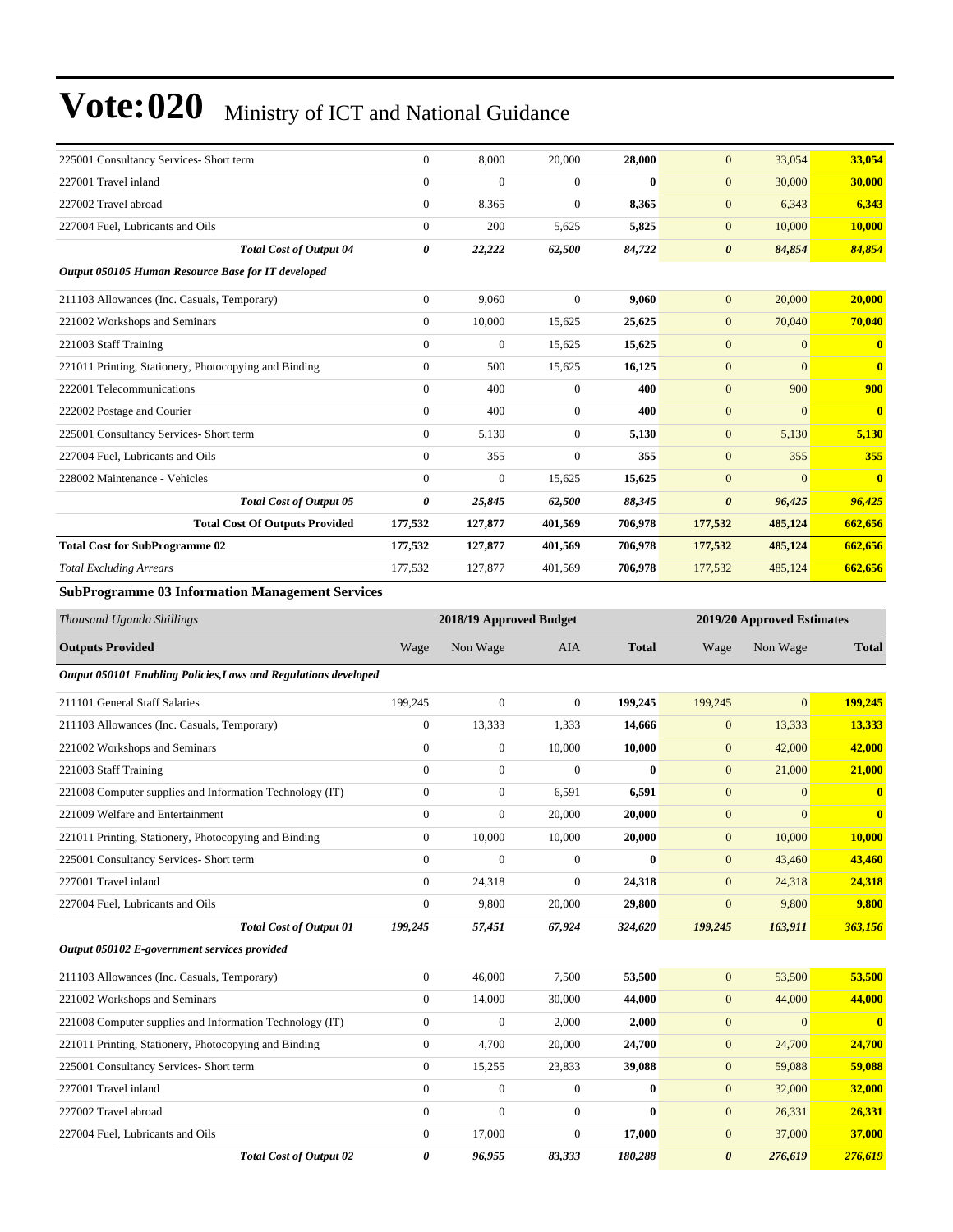| Output 050103 BPO industry promoted                             |                         |                  |                  |              |                       |                            |              |  |
|-----------------------------------------------------------------|-------------------------|------------------|------------------|--------------|-----------------------|----------------------------|--------------|--|
| 211103 Allowances (Inc. Casuals, Temporary)                     | $\boldsymbol{0}$        | 13,158           | $\boldsymbol{0}$ | 13,158       | $\mathbf{0}$          | 13,158                     | 13,158       |  |
| 221002 Workshops and Seminars                                   | $\boldsymbol{0}$        | 4,000            | $\boldsymbol{0}$ | 4,000        | $\mathbf{0}$          | 40,985                     | 40,985       |  |
| 221008 Computer supplies and Information Technology (IT)        | $\overline{0}$          | $\boldsymbol{0}$ | 2,000            | 2,000        | $\mathbf{0}$          | $\mathbf{0}$               | $\bf{0}$     |  |
| 221011 Printing, Stationery, Photocopying and Binding           | $\boldsymbol{0}$        | $\boldsymbol{0}$ | 10,000           | 10,000       | $\mathbf{0}$          | $\mathbf{0}$               | $\bf{0}$     |  |
| 227001 Travel inland                                            | $\boldsymbol{0}$        | 2,801            | 3,334            | 6,135        | $\mathbf{0}$          | 2,801                      | 2,801        |  |
| <b>Total Cost of Output 03</b>                                  | 0                       | 19,959           | 15,334           | 35,293       | $\boldsymbol{\theta}$ | 56,944                     | 56,944       |  |
| <b>Total Cost Of Outputs Provided</b>                           | 199,245                 | 174,365          | 166,591          | 540,201      | 199,245               | 497,474                    | 696,719      |  |
| <b>Total Cost for SubProgramme 03</b>                           | 199,245                 | 174,365          | 166,591          | 540,201      | 199,245               | 497,474                    | 696,719      |  |
| <b>Total Excluding Arrears</b>                                  | 199,245                 | 174,365          | 166,591          | 540,201      | 199,245               | 497,474                    | 696,719      |  |
| <b>SubProgramme 04 Broadcasting Infrastructure</b>              |                         |                  |                  |              |                       |                            |              |  |
| Thousand Uganda Shillings                                       | 2018/19 Approved Budget |                  |                  |              |                       | 2019/20 Approved Estimates |              |  |
| <b>Outputs Provided</b>                                         | Wage                    | Non Wage         | <b>AIA</b>       | <b>Total</b> | Wage                  | Non Wage                   | <b>Total</b> |  |
| Output 050101 Enabling Policies, Laws and Regulations developed |                         |                  |                  |              |                       |                            |              |  |
| 211101 General Staff Salaries                                   | 150,258                 | $\boldsymbol{0}$ | $\boldsymbol{0}$ | 150,258      | 150,258               | $\boldsymbol{0}$           | 150,258      |  |
| 211103 Allowances (Inc. Casuals, Temporary)                     | $\boldsymbol{0}$        | 10,000           | $\overline{0}$   | 10,000       | $\mathbf{0}$          | $\mathbf{0}$               | $\bf{0}$     |  |
| 221002 Workshops and Seminars                                   | $\boldsymbol{0}$        | 10,000           | $\overline{0}$   | 10,000       | $\mathbf{0}$          | 42,000                     | 42,000       |  |
| 221003 Staff Training                                           | $\overline{0}$          | $\boldsymbol{0}$ | 20,000           | 20,000       | $\boldsymbol{0}$      | $\boldsymbol{0}$           | $\bf{0}$     |  |
| 221008 Computer supplies and Information Technology (IT)        | $\boldsymbol{0}$        | $\boldsymbol{0}$ | 2,000            | 2,000        | $\mathbf{0}$          | $\mathbf{0}$               | $\bf{0}$     |  |
| 221011 Printing, Stationery, Photocopying and Binding           | $\boldsymbol{0}$        | 381              | 10,000           | 10,381       | $\mathbf{0}$          | $\mathbf{0}$               | $\bf{0}$     |  |
| 225001 Consultancy Services- Short term                         | $\boldsymbol{0}$        | 60,000           | $\overline{0}$   | 60,000       | $\mathbf{0}$          | 90,000                     | 90,000       |  |
| 225002 Consultancy Services-Long-term                           | $\boldsymbol{0}$        | $\boldsymbol{0}$ | 41,333           | 41,333       | $\mathbf{0}$          | $\mathbf{0}$               | $\bf{0}$     |  |
| 227001 Travel inland                                            | $\overline{0}$          | $\boldsymbol{0}$ | $\boldsymbol{0}$ | 0            | $\mathbf{0}$          | 40,000                     | 40,000       |  |
| 227004 Fuel, Lubricants and Oils                                | $\boldsymbol{0}$        | 15,000           | 10,000           | 25,000       | $\mathbf{0}$          | $\mathbf{0}$               | $\bf{0}$     |  |
| <b>Total Cost of Output 01</b>                                  | 150,258                 | 95,381           | 83,333           | 328,972      | 150,258               | 172,000                    | 322,258      |  |
| Output 050107 Sub-sector monitored and promoted                 |                         |                  |                  |              |                       |                            |              |  |
| 221002 Workshops and Seminars                                   | $\boldsymbol{0}$        | 15,000           | $\mathbf{0}$     | 15,000       | $\mathbf{0}$          | $\boldsymbol{0}$           | $\bf{0}$     |  |
| 221008 Computer supplies and Information Technology (IT)        | $\boldsymbol{0}$        | $\boldsymbol{0}$ | 2,000            | 2,000        | $\mathbf{0}$          | $\mathbf{0}$               | $\bf{0}$     |  |
| 221011 Printing, Stationery, Photocopying and Binding           | $\overline{0}$          | $\boldsymbol{0}$ | 10,000           | 10,000       | $\mathbf{0}$          | $\mathbf{0}$               | $\bf{0}$     |  |
| 227001 Travel inland                                            | $\boldsymbol{0}$        | 15,000           | 13,333           | 28,333       | $\mathbf{0}$          | 80,000                     | 80,000       |  |
| 227002 Travel abroad                                            | $\boldsymbol{0}$        | 16,729           | $\mathbf{0}$     | 16,729       | $\mathbf{0}$          | 74,000                     | 74,000       |  |
| 227004 Fuel, Lubricants and Oils                                | $\boldsymbol{0}$        | $\boldsymbol{0}$ | $\mathbf{0}$     | $\bf{0}$     | $\mathbf{0}$          | 25,000                     | 25,000       |  |
| <b>Total Cost of Output 07</b>                                  | 0                       | 46,729           | 25,333           | 72,062       | $\boldsymbol{\theta}$ | 179,000                    | 179,000      |  |
| Output 050108 Logistical Support to ICT infrastructure          |                         |                  |                  |              |                       |                            |              |  |
| 221002 Workshops and Seminars                                   | $\boldsymbol{0}$        | 5,000            | $\boldsymbol{0}$ | 5,000        | $\boldsymbol{0}$      | 21,790                     | 21,790       |  |
| 221003 Staff Training                                           | $\boldsymbol{0}$        | 20,000           | 27,500           | 47,500       | $\mathbf{0}$          | 15,000                     | 15,000       |  |
| 221008 Computer supplies and Information Technology (IT)        | $\boldsymbol{0}$        | $\boldsymbol{0}$ | 2,000            | 2,000        | $\mathbf{0}$          | $\mathbf{0}$               | $\bf{0}$     |  |
| 221011 Printing, Stationery, Photocopying and Binding           | $\boldsymbol{0}$        | 500              | 10,000           | 10,500       | $\mathbf{0}$          | $\mathbf{0}$               | $\bf{0}$     |  |
| 225001 Consultancy Services- Short term                         | $\boldsymbol{0}$        | $\boldsymbol{0}$ | $\boldsymbol{0}$ | $\bf{0}$     | $\mathbf{0}$          | 60,000                     | 60,000       |  |
| 227001 Travel inland                                            | $\boldsymbol{0}$        | $\boldsymbol{0}$ | 23,333           | 23,333       | $\mathbf{0}$          | 50,000                     | 50,000       |  |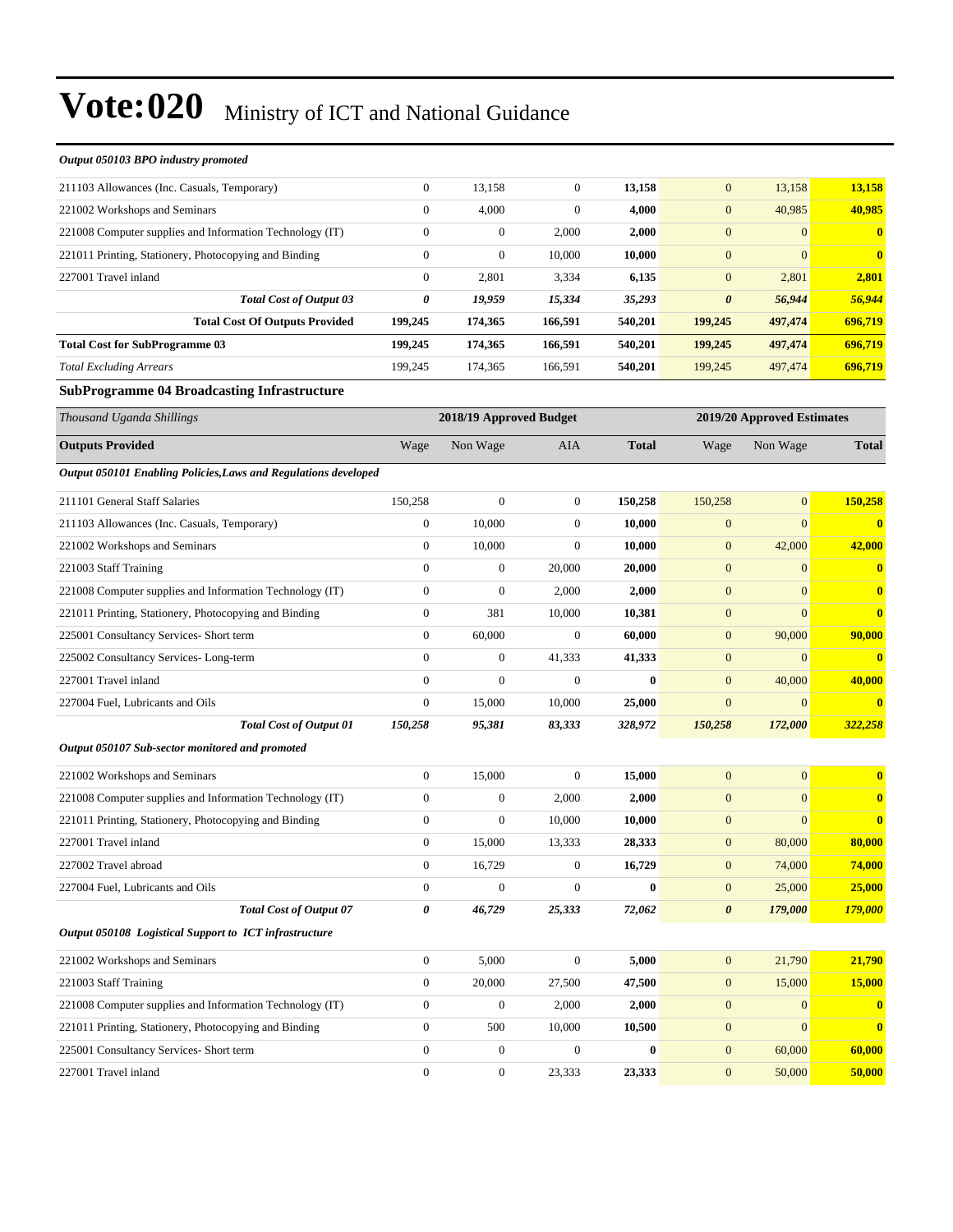| 227004 Fuel, Lubricants and Oils                                | $\boldsymbol{0}$ | 8,000                   | 20,501           | 28,501       | $\mathbf{0}$          | $\mathbf{0}$               | $\bf{0}$         |  |  |
|-----------------------------------------------------------------|------------------|-------------------------|------------------|--------------|-----------------------|----------------------------|------------------|--|--|
| <b>Total Cost of Output 08</b>                                  | 0                | 33,500                  | 83,334           | 116,834      | 0                     | 146,790                    | 146,790          |  |  |
| <b>Total Cost Of Outputs Provided</b>                           | 150,258          | 175,610                 | 192,000          | 517,868      | 150,258               | 497,790                    | 648,048          |  |  |
| <b>Total Cost for SubProgramme 04</b>                           | 150,258          | 175,610                 | 192,000          | 517,868      | 150,258               | 497,790                    | 648,048          |  |  |
| <b>Total Excluding Arrears</b>                                  | 150,258          | 175,610                 | 192,000          | 517,868      | 150,258               | 497,790                    | 648,048          |  |  |
| <b>SubProgramme 05 Posts and Telecommunications</b>             |                  |                         |                  |              |                       |                            |                  |  |  |
| Thousand Uganda Shillings                                       |                  | 2018/19 Approved Budget |                  |              |                       | 2019/20 Approved Estimates |                  |  |  |
| <b>Outputs Provided</b>                                         | Wage             | Non Wage                | AIA              | <b>Total</b> | Wage                  | Non Wage                   | <b>Total</b>     |  |  |
| Output 050101 Enabling Policies, Laws and Regulations developed |                  |                         |                  |              |                       |                            |                  |  |  |
| 211101 General Staff Salaries                                   | 206,073          | $\boldsymbol{0}$        | $\mathbf{0}$     | 206,073      | 206,073               | $\mathbf{0}$               | 206,073          |  |  |
| 211103 Allowances (Inc. Casuals, Temporary)                     | $\boldsymbol{0}$ | 20,100                  | $\mathbf{0}$     | 20,100       | $\boldsymbol{0}$      | $\mathbf{0}$               | $\boldsymbol{0}$ |  |  |
| 221002 Workshops and Seminars                                   | $\boldsymbol{0}$ | 8,500                   | 6,333            | 14,833       | $\boldsymbol{0}$      | 15,000                     | 15,000           |  |  |
| 221003 Staff Training                                           | $\mathbf{0}$     | $\boldsymbol{0}$        | 50,000           | 50,000       | $\mathbf{0}$          | $\mathbf{0}$               | $\bf{0}$         |  |  |
| 221008 Computer supplies and Information Technology (IT)        | $\boldsymbol{0}$ | $\boldsymbol{0}$        | 2,000            | 2,000        | $\mathbf{0}$          | $\mathbf{0}$               | $\bf{0}$         |  |  |
| 221011 Printing, Stationery, Photocopying and Binding           | $\boldsymbol{0}$ | 4,650                   | 10,000           | 14,650       | $\mathbf{0}$          | $\mathbf{0}$               | $\bf{0}$         |  |  |
| 225001 Consultancy Services- Short term                         | $\boldsymbol{0}$ | 39,100                  | $\boldsymbol{0}$ | 39,100       | $\mathbf{0}$          | 15,000                     | <b>15,000</b>    |  |  |
| 227001 Travel inland                                            | $\boldsymbol{0}$ | $\boldsymbol{0}$        | $\mathbf{0}$     | $\bf{0}$     | $\mathbf{0}$          | 108,940                    | 108,940          |  |  |
| 227002 Travel abroad                                            | $\mathbf{0}$     | $\overline{0}$          | $\mathbf{0}$     | $\bf{0}$     | $\mathbf{0}$          | 42,060                     | 42,060           |  |  |
| 227004 Fuel, Lubricants and Oils                                | $\mathbf{0}$     | 9,000                   | 15,000           | 24,000       | $\mathbf{0}$          | 10,000                     | 10,000           |  |  |
| <b>Total Cost of Output 01</b>                                  | 206,073          | 81,350                  | 83,333           | 370,756      | 206,073               | 191,000                    | 397,073          |  |  |
| Output 050107 Sub-sector monitored and promoted                 |                  |                         |                  |              |                       |                            |                  |  |  |
| 211103 Allowances (Inc. Casuals, Temporary)                     | $\boldsymbol{0}$ | 62,000                  | $\mathbf{0}$     | 62,000       | $\mathbf{0}$          | $\boldsymbol{0}$           | $\bf{0}$         |  |  |
| 221002 Workshops and Seminars                                   | $\boldsymbol{0}$ | 4,000                   | $\mathbf{0}$     | 4,000        | $\mathbf{0}$          | $\mathbf{0}$               | $\bf{0}$         |  |  |
| 221003 Staff Training                                           | $\boldsymbol{0}$ | $\boldsymbol{0}$        | 7,500            | 7,500        | $\boldsymbol{0}$      | $\mathbf{0}$               | $\bf{0}$         |  |  |
| 221008 Computer supplies and Information Technology (IT)        | $\boldsymbol{0}$ | $\boldsymbol{0}$        | 2,000            | 2,000        | $\boldsymbol{0}$      | $\boldsymbol{0}$           | $\mathbf{0}$     |  |  |
| 221011 Printing, Stationery, Photocopying and Binding           | $\boldsymbol{0}$ | 1,200                   | 10,000           | 11,200       | $\boldsymbol{0}$      | $\overline{0}$             | $\bf{0}$         |  |  |
| 225001 Consultancy Services- Short term                         | $\boldsymbol{0}$ | 13,662                  | $\theta$         | 13,662       | $\boldsymbol{0}$      | $\boldsymbol{0}$           | $\bf{0}$         |  |  |
| 227001 Travel inland                                            | $\boldsymbol{0}$ | $\boldsymbol{0}$        | 43,833           | 43,833       | $\mathbf{0}$          | 45,000                     | 45,000           |  |  |
| 227002 Travel abroad                                            | $\boldsymbol{0}$ | 12,547                  | $\boldsymbol{0}$ | 12,547       | $\boldsymbol{0}$      | 32,000                     | 32,000           |  |  |
| 227004 Fuel, Lubricants and Oils                                | $\mathbf{0}$     | $\mathbf{0}$            | 20,000           | 20,000       | $\overline{0}$        | 16,840                     | 16,840           |  |  |
| <b>Total Cost of Output 07</b>                                  | $\pmb{\theta}$   | 93,409                  | 83,333           | 176,742      | $\boldsymbol{\theta}$ | 93,840                     | 93,840           |  |  |
| Output 050108 Logistical Support to ICT infrastructure          |                  |                         |                  |              |                       |                            |                  |  |  |
| 211103 Allowances (Inc. Casuals, Temporary)                     | $\boldsymbol{0}$ | 3,000                   | $\mathbf{0}$     | 3,000        | $\mathbf{0}$          | $\mathbf{0}$               | $\bf{0}$         |  |  |
| 221002 Workshops and Seminars                                   | $\boldsymbol{0}$ | 6,500                   | $\mathbf{0}$     | 6,500        | $\mathbf{0}$          | 27,000                     | 27,000           |  |  |
| 221008 Computer supplies and Information Technology (IT)        | $\boldsymbol{0}$ | $\boldsymbol{0}$        | 2,000            | 2,000        | $\boldsymbol{0}$      | $\mathbf{0}$               | $\bf{0}$         |  |  |
| 221011 Printing, Stationery, Photocopying and Binding           | $\boldsymbol{0}$ | 350                     | 10,000           | 10,350       | $\mathbf{0}$          | $\mathbf{0}$               | $\mathbf{0}$     |  |  |
| 225001 Consultancy Services- Short term                         | $\boldsymbol{0}$ | $\boldsymbol{0}$        | $\mathbf{0}$     | $\bf{0}$     | $\mathbf{0}$          | 80,000                     | 80,000           |  |  |
| 227001 Travel inland                                            | $\boldsymbol{0}$ | $\boldsymbol{0}$        | 12,434           | 12,434       | $\mathbf{0}$          | 60,000                     | 60,000           |  |  |
| 227002 Travel abroad                                            | $\boldsymbol{0}$ | 16,729                  | $\boldsymbol{0}$ | 16,729       | $\mathbf{0}$          | 45,000                     | 45,000           |  |  |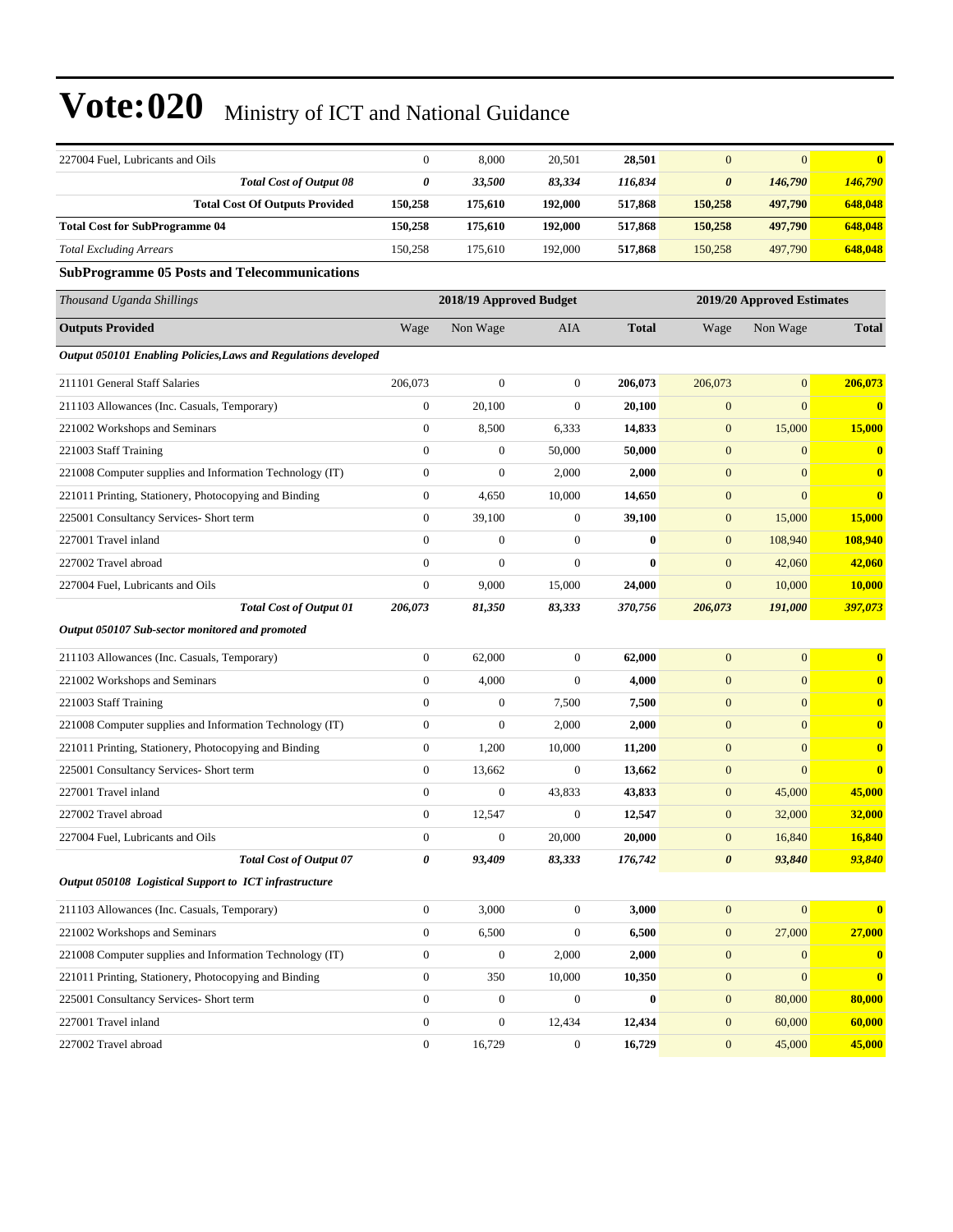| 227004 Fuel, Lubricants and Oils                              | $\boldsymbol{0}$          | 2,000                     | $\mathbf{0}$              | 2,000            | $\mathbf{0}$               | 8,000                 | 8,000         |
|---------------------------------------------------------------|---------------------------|---------------------------|---------------------------|------------------|----------------------------|-----------------------|---------------|
| <b>Total Cost of Output 08</b>                                | $\pmb{\theta}$            | 28,579                    | 24,434                    | 53,013           | $\boldsymbol{\theta}$      | 220,000               | 220,000       |
| <b>Total Cost Of Outputs Provided</b>                         | 206,073                   | 203,338                   | 191,100                   | 600,511          | 206,073                    | 504,840               | 710,913       |
| <b>Total Cost for SubProgramme 05</b>                         | 206,073                   | 203,338                   | 191,100                   | 600,511          | 206,073                    | 504,840               | 710,913       |
| <b>Total Excluding Arrears</b>                                | 206,073                   | 203,338                   | 191,100                   | 600,511          | 206,073                    | 504,840               | 710,913       |
| N/A                                                           |                           |                           |                           |                  |                            |                       |               |
|                                                               | GoU                       | <b>External Fin</b>       | <b>AIA</b>                | <b>Total</b>     | GoU                        | <b>External Fin</b>   | <b>Total</b>  |
| <b>Total Cost for Programme 01</b>                            | 1,414,298                 | $\bf{0}$                  | 951,260                   | 2,365,558        | 2,718,336                  | $\bf{0}$              | 2,718,336     |
| <b>Total Excluding Arrears</b>                                | 1,414,298                 | $\boldsymbol{0}$          | 951,260                   | 2,365,558        | 2,718,336                  | $\mathbf{0}$          | 2,718,336     |
| Programme :0502 Effective Communication and National Guidance |                           |                           |                           |                  |                            |                       |               |
| <b>Recurrent Budget Estimates</b>                             |                           |                           |                           |                  |                            |                       |               |
| SubProgramme 08 Uganda Media Center                           |                           |                           |                           |                  |                            |                       |               |
| Thousand Uganda Shillings                                     |                           | 2018/19 Approved Budget   |                           |                  | 2019/20 Approved Estimates |                       |               |
| <b>Outputs Provided</b>                                       | Wage                      | Non Wage                  | AIA                       | <b>Total</b>     | Wage                       | Non Wage              | <b>Total</b>  |
| Output 050208 Media and communication support provided        |                           |                           |                           |                  |                            |                       |               |
| 211102 Contract Staff Salaries                                | 410,554                   | $\boldsymbol{0}$          | $\mathbf{0}$              | 410,554          | 410,554                    | $\mathbf{0}$          | 410,554       |
| <b>Total Cost of Output 08</b>                                | 410,554                   | 0                         | 0                         | 410,554          | 410,554                    | $\boldsymbol{\theta}$ | 410,554       |
| <b>Total Cost Of Outputs Provided</b>                         | 410.554                   | $\bf{0}$                  | $\bf{0}$                  | 410,554          | 410,554                    | $\bf{0}$              | 410,554       |
| <b>Outputs Funded</b>                                         | Wage                      | Non Wage                  | AIA                       | <b>Total</b>     | Wage                       | Non Wage              | <b>Total</b>  |
| Output 050251 Transfers to other Government Units             |                           |                           |                           |                  |                            |                       |               |
| 263104 Transfers to other govt. Units (Current)               | $\mathbf{0}$              | 700,000                   | $\boldsymbol{0}$          | 700,000          | $\mathbf{0}$               | 1,200,000             | 1,200,000     |
| o/w Transfers to other govt. Units (Current)                  | $\theta$                  | 700,000                   | 0                         | 700,000          | $\boldsymbol{\theta}$      | $\boldsymbol{\theta}$ | $\bf{0}$      |
| o/w Fuel, Lubricants and Oils                                 | $\theta$                  | 0                         | 0                         | $\bf{0}$         | $\theta$                   | 89,200                | 89,200        |
| o/w Rent                                                      | $\boldsymbol{\theta}$     | 0                         | 0                         | 0                | $\boldsymbol{\theta}$      | 155,760               | 155,760       |
| o/w Maintenance- Vehicles                                     | $\theta$                  | $\theta$                  | 0                         | 0                | $\boldsymbol{\theta}$      | 38,400                | 38,400        |
| o/w Welfare                                                   | $\theta$                  | 0                         | 0                         | $\bf{0}$         | $\boldsymbol{\theta}$      | 77,280                | 77,280        |
| o/w Stationary, Printing, Photocopying and binding            | $\boldsymbol{\theta}$     | 0                         | $\theta$                  | 0                | $\boldsymbol{\theta}$      | 26,400                | 26,400        |
| o/w Cleaning and sanitation                                   | $\theta$                  | 0                         | 0                         | $\bf{0}$         | $\boldsymbol{\theta}$      | 12,960                | 12,960        |
| o/w Guard and security                                        | $\theta$                  | $\theta$                  | $\theta$                  | $\bf{0}$         | $\theta$                   | 14,400                | <b>14,400</b> |
| o/w Allowances                                                | $\boldsymbol{\theta}$     | $\boldsymbol{\mathit{0}}$ | 0                         | $\bf{0}$         | $\boldsymbol{\mathit{0}}$  | 304,400               | 304,400       |
| o/w Electricity                                               | $\boldsymbol{\theta}$     | $\boldsymbol{\mathit{0}}$ | $\boldsymbol{\mathit{0}}$ | $\boldsymbol{0}$ | $\boldsymbol{\mathit{0}}$  | 8,400                 | 8,400         |
| o/w water                                                     | $\boldsymbol{\mathit{0}}$ | 0                         | 0                         | $\bf{0}$         | $\boldsymbol{\mathit{0}}$  | 3,600                 | 3,600         |
| o/w Telecommunication                                         | $\boldsymbol{\theta}$     | 0                         | 0                         | $\boldsymbol{0}$ | $\boldsymbol{\mathit{0}}$  | 45,480                | 45,480        |
| o/w Travel Inland                                             | $\theta$                  | 0                         | 0                         | $\bf{0}$         | $\boldsymbol{\mathit{0}}$  | 181,000               | 181,000       |
| o/w Computer supplies and information technology              | $\theta$                  | $\boldsymbol{\mathit{0}}$ | $\boldsymbol{\mathit{0}}$ | $\bf{0}$         | $\boldsymbol{\mathit{0}}$  | 34,720                | 34,720        |
| o/w workshops and seminars                                    | $\boldsymbol{\theta}$     | 0                         | 0                         | $\bf{0}$         | $\boldsymbol{\mathit{0}}$  | 108,000               | 108,000       |
| o/w Consultancy Short term                                    | $\boldsymbol{\theta}$     | 0                         | $\boldsymbol{\mathit{0}}$ | $\bf{0}$         | $\boldsymbol{\mathit{0}}$  | 100,000               | 100,000       |
| <b>Total Cost of Output 51</b>                                | 0                         | 700,000                   | 0                         | 700,000          | 0                          | 1,200,000             | 1,200,000     |
| <b>Total Cost Of Outputs Funded</b>                           | $\bf{0}$                  | 700,000                   | $\bf{0}$                  | 700,000          | $\bf{0}$                   | 1,200,000             | 1,200,000     |
| <b>Total Cost for SubProgramme 08</b>                         | 410,554                   | 700,000                   | $\bf{0}$                  | 1,110,554        | 410,554                    | 1,200,000             | 1,610,554     |
| <b>Total Excluding Arrears</b>                                | 410,554                   | 700,000                   | $\boldsymbol{0}$          | 1,110,554        | 410,554                    | 1,200,000             | 1,610,554     |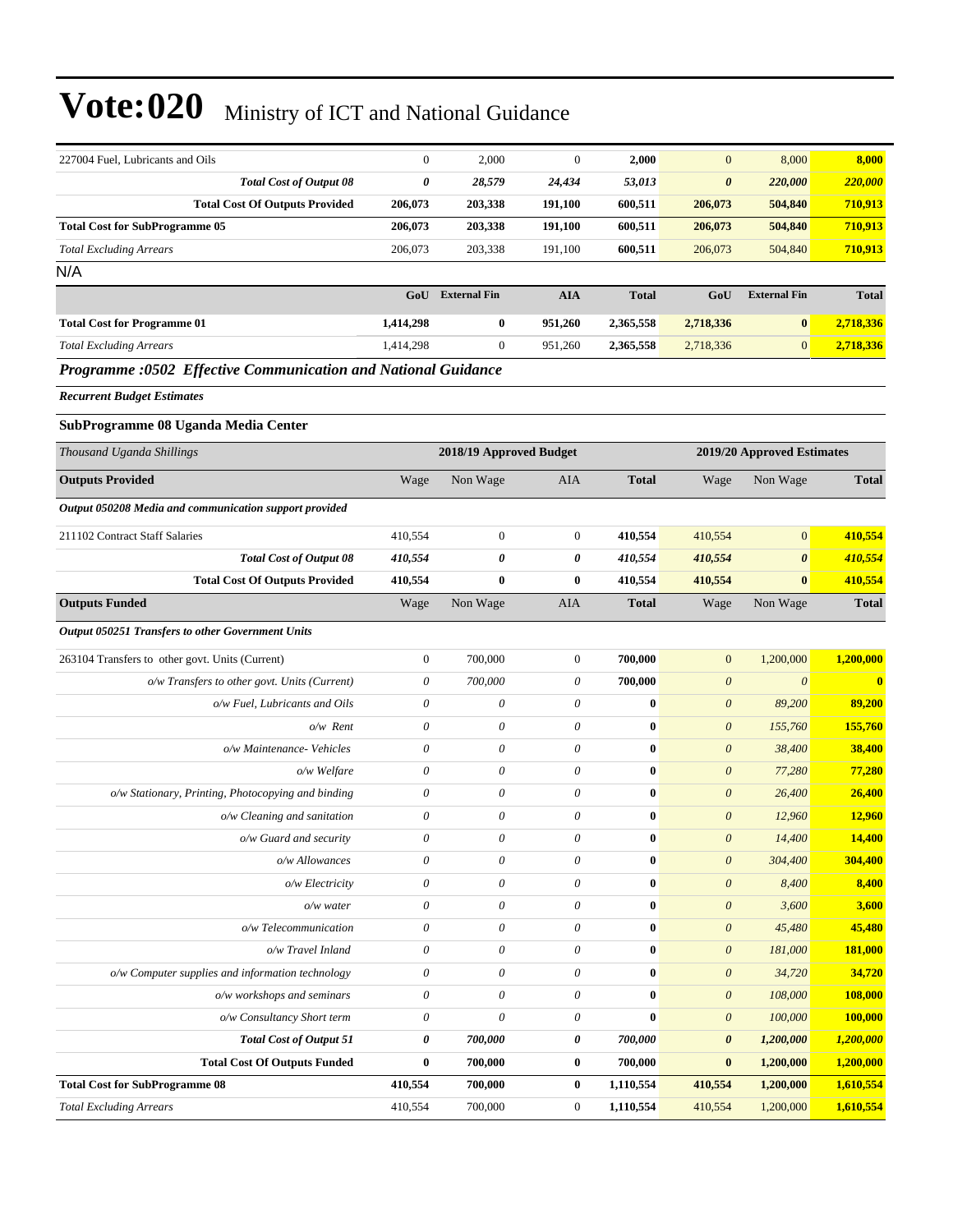#### **SubProgramme 09 National Guidance**

| Thousand Uganda Shillings                             |                | 2018/19 Approved Budget |                |              | 2019/20 Approved Estimates |                |                         |  |
|-------------------------------------------------------|----------------|-------------------------|----------------|--------------|----------------------------|----------------|-------------------------|--|
| <b>Outputs Provided</b>                               | Wage           | Non Wage                | <b>AIA</b>     | <b>Total</b> | Wage                       | Non Wage       | <b>Total</b>            |  |
| <b>Output 050207 National Guidance</b>                |                |                         |                |              |                            |                |                         |  |
| 211101 General Staff Salaries                         | 347,448        | $\overline{0}$          | $\overline{0}$ | 347,448      | 347,448                    | $\overline{0}$ | 347,448                 |  |
| 211103 Allowances (Inc. Casuals, Temporary)           | $\mathbf{0}$   | 22,800                  | $\mathbf{0}$   | 22,800       | $\mathbf{0}$               | 27,382         | 27,382                  |  |
| 221002 Workshops and Seminars                         | $\mathbf{0}$   | 31,000                  | $\overline{0}$ | 31,000       | $\mathbf{0}$               | 61,000         | 61,000                  |  |
| 221011 Printing, Stationery, Photocopying and Binding | $\mathbf{0}$   | 30,000                  | $\mathbf{0}$   | 30,000       | $\mathbf{0}$               | 20,000         | 20,000                  |  |
| 222001 Telecommunications                             | $\overline{0}$ | 8,000                   | $\overline{0}$ | 8,000        | $\mathbf{0}$               | 5,000          | 5,000                   |  |
| 222002 Postage and Courier                            | $\mathbf{0}$   | 800                     | $\mathbf{0}$   | 800          | $\mathbf{0}$               | $\overline{0}$ | $\overline{\mathbf{0}}$ |  |
| 225001 Consultancy Services- Short term               | $\overline{0}$ | 35,853                  | 0              | 35,853       | $\mathbf{0}$               | 38,853         | 38,853                  |  |
| 227001 Travel inland                                  | $\mathbf{0}$   | 20,000                  | $\overline{0}$ | 20,000       | $\mathbf{0}$               | 50,000         | 50,000                  |  |
| 227002 Travel abroad                                  | $\mathbf{0}$   | $\overline{0}$          | $\mathbf{0}$   | $\bf{0}$     | $\mathbf{0}$               | 20,000         | 20,000                  |  |
| 227004 Fuel, Lubricants and Oils                      | $\mathbf{0}$   | 15,000                  | 0              | 15,000       | $\mathbf{0}$               | 15,800         | 15,800                  |  |
| <b>Total Cost of Output 07</b>                        | 347,448        | 163,453                 | 0              | 510,901      | 347,448                    | 238,035        | 585,483                 |  |
| <b>Total Cost Of Outputs Provided</b>                 | 347,448        | 163,453                 | $\bf{0}$       | 510,901      | 347,448                    | 238,035        | 585,483                 |  |
| <b>Total Cost for SubProgramme 09</b>                 | 347,448        | 163,453                 | $\bf{0}$       | 510,901      | 347,448                    | 238,035        | 585,483                 |  |
| <b>Total Excluding Arrears</b>                        | 347,448        | 163,453                 | 0              | 510,901      | 347,448                    | 238,035        | 585,483                 |  |
| <b>SubProgramme 10 Information</b>                    |                |                         |                |              |                            |                |                         |  |

| Thousand Uganda Shillings                                         |                  | 2018/19 Approved Budget |              |              |                       | 2019/20 Approved Estimates |              |
|-------------------------------------------------------------------|------------------|-------------------------|--------------|--------------|-----------------------|----------------------------|--------------|
| <b>Outputs Provided</b>                                           | Wage             | Non Wage                | <b>AIA</b>   | <b>Total</b> | Wage                  | Non Wage                   | <b>Total</b> |
| Output 050204 Government Citizen's Interaction Center operational |                  |                         |              |              |                       |                            |              |
| 211103 Allowances (Inc. Casuals, Temporary)                       | $\overline{0}$   | $\boldsymbol{0}$        | 300,000      | 300,000      | $\mathbf{0}$          | 600,000                    | 600,000      |
| 213001 Medical expenses (To employees)                            | $\theta$         | $\overline{0}$          | 10,000       | 10,000       | $\overline{0}$        | 10,000                     | 10,000       |
| 221001 Advertising and Public Relations                           | $\overline{0}$   | $\boldsymbol{0}$        | 40,000       | 40,000       | $\mathbf{0}$          | $\Omega$                   | $\bf{0}$     |
| 221002 Workshops and Seminars                                     | $\overline{0}$   | $\boldsymbol{0}$        | 40,000       | 40,000       | $\mathbf{0}$          | 67,496                     | 67,496       |
| 221009 Welfare and Entertainment                                  | $\Omega$         | $\overline{0}$          | 90,000       | 90,000       | $\mathbf{0}$          | 90,000                     | 90,000       |
| 221011 Printing, Stationery, Photocopying and Binding             | $\Omega$         | $\boldsymbol{0}$        | 60,000       | 60,000       | $\mathbf{0}$          | 60,000                     | 60,000       |
| 222001 Telecommunications                                         | $\Omega$         | $\boldsymbol{0}$        | 10,000       | 10,000       | $\mathbf{0}$          | $\Omega$                   | $\bf{0}$     |
| 222003 Information and communications technology (ICT)            | $\overline{0}$   | $\boldsymbol{0}$        | $\Omega$     | $\bf{0}$     | $\mathbf{0}$          | 300,000                    | 300,000      |
| 225001 Consultancy Services- Short term                           | $\overline{0}$   | $\overline{0}$          | $\mathbf{0}$ | $\bf{0}$     | $\mathbf{0}$          | 40,000                     | 40,000       |
| 227001 Travel inland                                              | $\Omega$         | $\boldsymbol{0}$        | 30,000       | 30,000       | $\mathbf{0}$          | $\Omega$                   | $\bf{0}$     |
| 227002 Travel abroad                                              | $\overline{0}$   | $\boldsymbol{0}$        | 20,000       | 20,000       | $\mathbf{0}$          | 100,000                    | 100,000      |
| 227004 Fuel, Lubricants and Oils                                  | $\overline{0}$   | $\boldsymbol{0}$        | $\mathbf{0}$ | $\bf{0}$     | $\boldsymbol{0}$      | 80,000                     | 80,000       |
| <b>Total Cost of Output 04</b>                                    | $\theta$         | 0                       | 600,000      | 600,000      | $\boldsymbol{\theta}$ | 1,347,496                  | 1,347,496    |
| Output 050205 Centralized media buying management services        |                  |                         |              |              |                       |                            |              |
| 211103 Allowances (Inc. Casuals, Temporary)                       | $\boldsymbol{0}$ | $\boldsymbol{0}$        | $\theta$     | $\bf{0}$     | $\mathbf{0}$          | 350,000                    | 350,000      |
| 221001 Advertising and Public Relations                           | $\overline{0}$   | $\overline{0}$          | $\theta$     | $\bf{0}$     | $\mathbf{0}$          | 7,252,845                  | 7,252,845    |
| 221002 Workshops and Seminars                                     | $\mathbf{0}$     | $\boldsymbol{0}$        | $\theta$     | $\bf{0}$     | $\mathbf{0}$          | 220,000                    | 220,000      |
| 221003 Staff Training                                             | $\mathbf{0}$     | $\boldsymbol{0}$        | $\theta$     | $\bf{0}$     | $\mathbf{0}$          | 53,000                     | 53,000       |
| 221007 Books, Periodicals & Newspapers                            | $\mathbf{0}$     | $\overline{0}$          | $\theta$     | $\bf{0}$     | $\overline{0}$        | 8,000                      | 8,000        |
| 222002 Postage and Courier                                        | $\mathbf{0}$     | $\boldsymbol{0}$        | $\theta$     | $\bf{0}$     | $\overline{0}$        | 2,000                      | 2,000        |
| 225002 Consultancy Services-Long-term                             | $\mathbf{0}$     | $\overline{0}$          | $\theta$     | $\bf{0}$     | $\overline{0}$        | 1,500,000                  | 1,500,000    |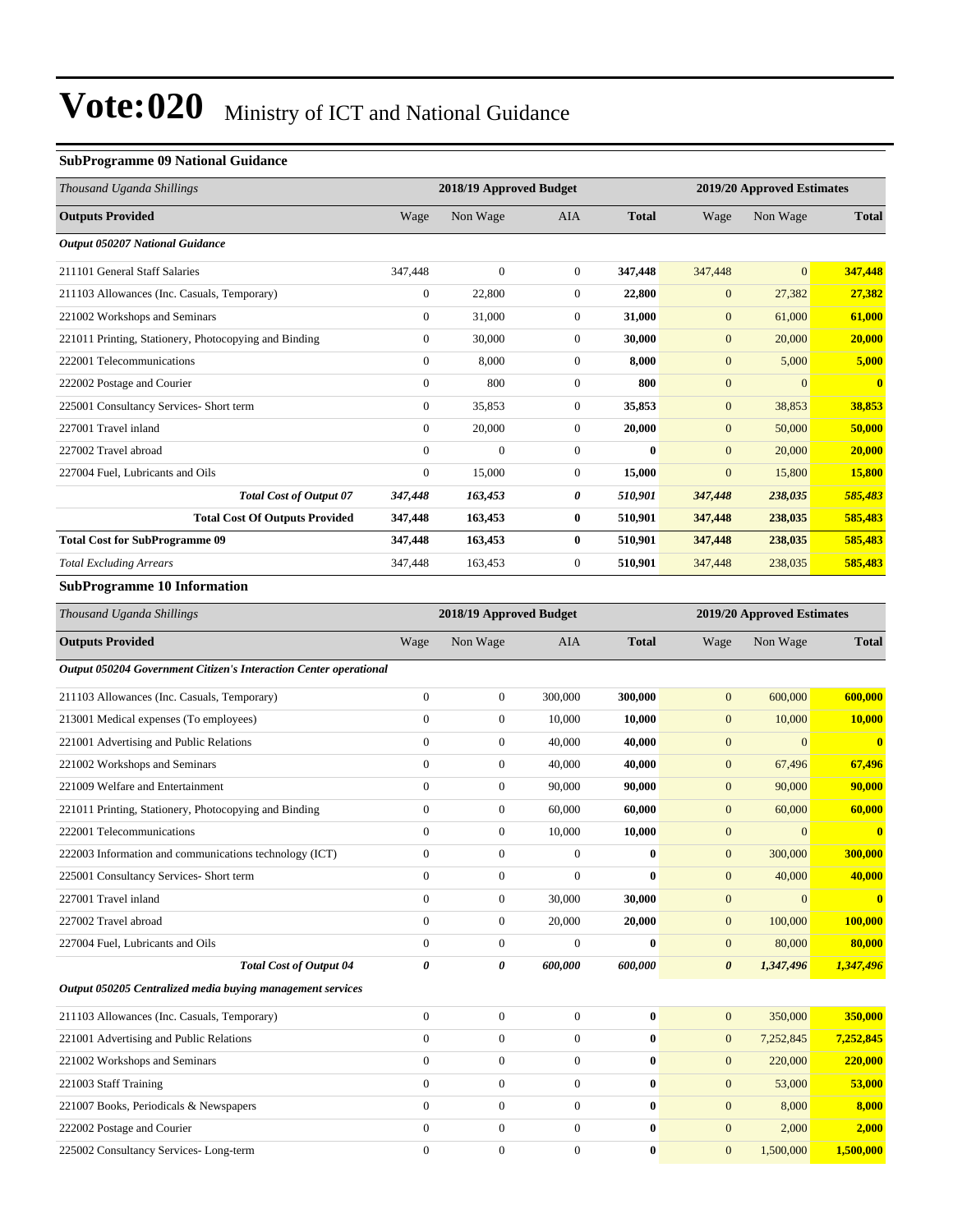| 227001 Travel inland                                     | $\overline{0}$   | $\overline{0}$ | $\Omega$              | $\mathbf{0}$ | $\overline{0}$        | 48,000       | 48,000     |
|----------------------------------------------------------|------------------|----------------|-----------------------|--------------|-----------------------|--------------|------------|
| 227004 Fuel, Lubricants and Oils                         | $\overline{0}$   | $\overline{0}$ | $\Omega$              | $\mathbf{0}$ | $\overline{0}$        | 5,140        | 5,140      |
| <b>Total Cost of Output 05</b>                           | 0                | 0              | $\boldsymbol{\theta}$ | 0            | $\boldsymbol{\theta}$ | 9,438,984    | 9,438,984  |
| Output 050206 Dissemination of public information        |                  |                |                       |              |                       |              |            |
| 211101 General Staff Salaries                            | 173,724          | $\overline{0}$ | $\Omega$              | 173,724      | 173,724               | $\Omega$     | 173,724    |
| 211103 Allowances (Inc. Casuals, Temporary)              | $\boldsymbol{0}$ | 20,000         | $\mathbf{0}$          | 20,000       | $\boldsymbol{0}$      | 20,000       | 20,000     |
| 221001 Advertising and Public Relations                  | $\overline{0}$   | 3,000          | $\overline{0}$        | 3,000        | $\overline{0}$        | 3,000        | 3,000      |
| 221002 Workshops and Seminars                            | $\overline{0}$   | 24,500         | $\mathbf{0}$          | 24,500       | $\overline{0}$        | 142,955      | 142,955    |
| 221007 Books, Periodicals & Newspapers                   | $\overline{0}$   | 800            | $\mathbf{0}$          | 800          | $\overline{0}$        | 800          | 800        |
| 221008 Computer supplies and Information Technology (IT) | $\overline{0}$   | 18,100         | $\mathbf{0}$          | 18,100       | $\mathbf{0}$          | 18,100       | 18,100     |
| 221009 Welfare and Entertainment                         | $\Omega$         | 29,757         | $\overline{0}$        | 29,757       | $\overline{0}$        | 29,757       | 29,757     |
| 221011 Printing, Stationery, Photocopying and Binding    | $\overline{0}$   | 8,360          | $\overline{0}$        | 8,360        | $\mathbf{0}$          | 8,360        | 8,360      |
| 221012 Small Office Equipment                            | $\overline{0}$   | 1,200          | $\overline{0}$        | 1,200        | $\mathbf{0}$          | 1,200        | 1,200      |
| 222001 Telecommunications                                | $\overline{0}$   | 2,160          | $\overline{0}$        | 2,160        | $\overline{0}$        | 2,160        | 2,160      |
| 222002 Postage and Courier                               | $\overline{0}$   | 200            | $\mathbf{0}$          | 200          | $\mathbf{0}$          | $\mathbf{0}$ | $\bf{0}$   |
| 227001 Travel inland                                     | $\overline{0}$   | 8,000          | $\mathbf{0}$          | 8,000        | $\mathbf{0}$          | 20,700       | 20,700     |
| 227002 Travel abroad                                     | $\overline{0}$   | 17,415         | $\mathbf{0}$          | 17,415       | $\boldsymbol{0}$      | 17,415       | 17,415     |
| 227004 Fuel, Lubricants and Oils                         | $\overline{0}$   | 15,560         | $\overline{0}$        | 15,560       | $\overline{0}$        | 15,760       | 15,760     |
| 228003 Maintenance - Machinery, Equipment & Furniture    | $\overline{0}$   | 12,700         | $\mathbf{0}$          | 12,700       | $\overline{0}$        | 12,700       | 12,700     |
| <b>Total Cost of Output 06</b>                           | 173,724          | 161,752        | 0                     | 335,476      | 173,724               | 292,907      | 466,631    |
| <b>Total Cost Of Outputs Provided</b>                    | 173,724          | 161,752        | 600,000               | 935,476      | 173,724               | 11,079,388   | 11,253,112 |
| <b>Total Cost for SubProgramme 10</b>                    | 173,724          | 161,752        | 600,000               | 935,476      | 173,724               | 11,079,388   | 11,253,112 |
| <b>Total Excluding Arrears</b>                           | 173,724          | 161,752        | 600,000               | 935,476      | 173,724               | 11,079,388   | 11,253,112 |
| N/A                                                      |                  |                |                       |              |                       |              |            |

|                                                                                                                                                                                                                                                                                                  | GoU       | <b>External Fin</b> | AIA     | <b>Total</b> | GoU        | <b>External Fin</b> | <b>Total</b> |
|--------------------------------------------------------------------------------------------------------------------------------------------------------------------------------------------------------------------------------------------------------------------------------------------------|-----------|---------------------|---------|--------------|------------|---------------------|--------------|
| <b>Total Cost for Programme 02</b>                                                                                                                                                                                                                                                               | 1.956.931 |                     | 600,000 | 2,556,931    | 13,449,149 | $\mathbf{0}$        | 13,449,149   |
| <b>Total Excluding Arrears</b>                                                                                                                                                                                                                                                                   | 1.956.931 |                     | 600,000 | 2,556,931    | 13,449,149 | $\Omega$            | 13,449,149   |
| $\mathbf{D}$ and $\mathbf{A}$ and $\mathbf{A}$ are $\mathbf{A}$ and $\mathbf{A}$ are $\mathbf{A}$ and $\mathbf{A}$ are $\mathbf{A}$ and $\mathbf{A}$ are $\mathbf{A}$ and $\mathbf{A}$ are $\mathbf{A}$ and $\mathbf{A}$ are $\mathbf{A}$ and $\mathbf{A}$ are $\mathbf{A}$ and $\mathbf{A}$ are |           |                     |         |              |            |                     |              |

#### *Programme :0549 General Administration, Policy and Planning*

*Recurrent Budget Estimates*

#### **SubProgramme 01 Headquarters (Finance and Administration)**

| Thousand Uganda Shillings                                            |              | 2018/19 Approved Budget |              |              |                | 2019/20 Approved Estimates |               |  |  |
|----------------------------------------------------------------------|--------------|-------------------------|--------------|--------------|----------------|----------------------------|---------------|--|--|
| <b>Outputs Provided</b>                                              | Wage         | Non Wage                | <b>AIA</b>   | <b>Total</b> | Wage           | Non Wage                   | <b>Total</b>  |  |  |
| Output 054901 Policy, consultation, planning and monitoring services |              |                         |              |              |                |                            |               |  |  |
| 211103 Allowances (Inc. Casuals, Temporary)                          | $\mathbf{0}$ | 20,000                  | $\Omega$     | 20,000       | $\mathbf{0}$   | 35,000                     | 35,000        |  |  |
| 221002 Workshops and Seminars                                        | $\mathbf{0}$ | 18,000                  | $\mathbf{0}$ | 18,000       | $\mathbf{0}$   | 23,886                     | 23,886        |  |  |
| 221003 Staff Training                                                | $\mathbf{0}$ | 6,000                   | $\mathbf{0}$ | 6,000        | $\mathbf{0}$   | 6,000                      | 6,000         |  |  |
| 221009 Welfare and Entertainment                                     | $\mathbf{0}$ | 13,000                  | $\mathbf{0}$ | 13,000       | $\mathbf{0}$   | 13,000                     | <b>13,000</b> |  |  |
| 221011 Printing, Stationery, Photocopying and Binding                | $\mathbf{0}$ | 15,000                  | $\mathbf{0}$ | 15,000       | $\mathbf{0}$   | 15,000                     | 15,000        |  |  |
| 221012 Small Office Equipment                                        | $\mathbf{0}$ | 5,000                   | $\mathbf{0}$ | 5,000        | $\mathbf{0}$   | $\overline{0}$             | $\mathbf{0}$  |  |  |
| 225001 Consultancy Services- Short term                              | $\mathbf{0}$ | 11,000                  | $\mathbf{0}$ | 11,000       | $\mathbf{0}$   | 16,000                     | 16,000        |  |  |
| 227001 Travel inland                                                 | $\mathbf{0}$ | 32,500                  | $\mathbf{0}$ | 32,500       | $\overline{0}$ | 42,000                     | 42,000        |  |  |
| 227004 Fuel, Lubricants and Oils                                     | $\mathbf{0}$ | 19,000                  | $\mathbf{0}$ | 19,000       | $\overline{0}$ | 34,219                     | 34,219        |  |  |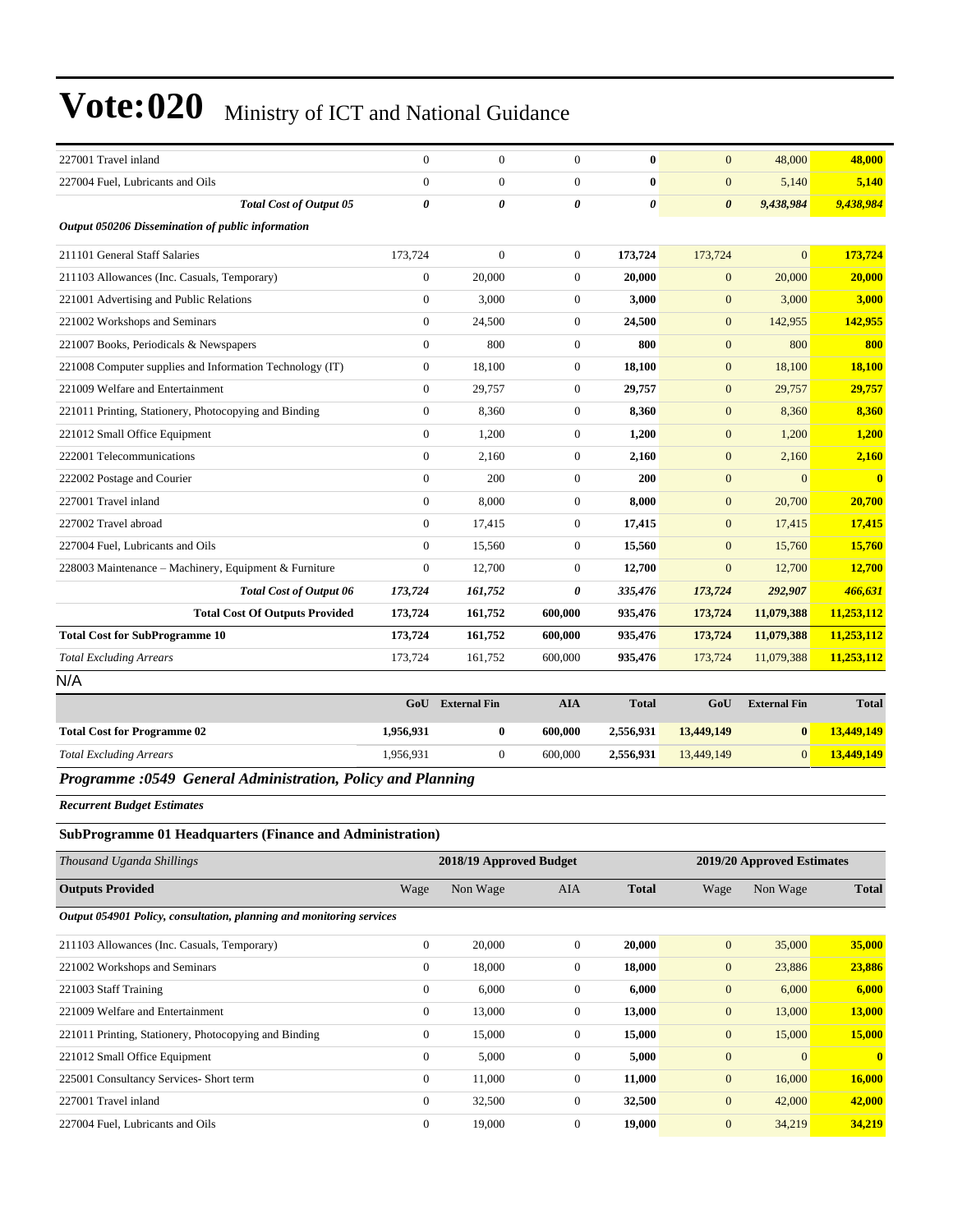| 228002 Maintenance - Vehicles                                        | $\mathbf{0}$          | 18,000    | $\mathbf{0}$     | 18,000    | 18,000<br>$\mathbf{0}$           | 18,000        |
|----------------------------------------------------------------------|-----------------------|-----------|------------------|-----------|----------------------------------|---------------|
| <b>Total Cost of Output 01</b>                                       | $\boldsymbol{\theta}$ | 157,500   | 0                | 157,500   | $\boldsymbol{\theta}$<br>203,105 | 203,105       |
| Output 054902 Ministry Support Services (Finance and Administration) |                       |           |                  |           |                                  |               |
| 211103 Allowances (Inc. Casuals, Temporary)                          | $\boldsymbol{0}$      | 60,000    | $\boldsymbol{0}$ | 60,000    | 100,000<br>$\boldsymbol{0}$      | 100,000       |
| 213001 Medical expenses (To employees)                               | 0                     | 10,000    | $\boldsymbol{0}$ | 10,000    | $\boldsymbol{0}$<br>10,000       | 10,000        |
| 221001 Advertising and Public Relations                              | 0                     | 10,000    | $\boldsymbol{0}$ | 10,000    | $\boldsymbol{0}$<br>10,000       | <b>10,000</b> |
| 221003 Staff Training                                                | $\mathbf{0}$          | 15,000    | $\boldsymbol{0}$ | 15.000    | $\boldsymbol{0}$<br>15,000       | 15,000        |
| 221008 Computer supplies and Information Technology (IT)             | 0                     | 10,904    | $\boldsymbol{0}$ | 10,904    | $\boldsymbol{0}$<br>10,904       | 10,904        |
| 221009 Welfare and Entertainment                                     | $\boldsymbol{0}$      | 90,000    | $\boldsymbol{0}$ | 90,000    | $\boldsymbol{0}$<br>90,000       | 90,000        |
| 221011 Printing, Stationery, Photocopying and Binding                | $\boldsymbol{0}$      | 10,000    | $\boldsymbol{0}$ | 10,000    | $\boldsymbol{0}$<br>11,000       | 11,000        |
| 221014 Bank Charges and other Bank related costs                     | 0                     | 1,000     | $\boldsymbol{0}$ | 1,000     | $\overline{0}$<br>$\Omega$       | $\bf{0}$      |
| 222001 Telecommunications                                            | $\mathbf{0}$          | 50,000    | $\boldsymbol{0}$ | 50,000    | $\boldsymbol{0}$<br>50,000       | 50,000        |
| 223003 Rent - (Produced Assets) to private entities                  | 0                     | 2,139,572 | 505,000          | 2,644,572 | $\mathbf{0}$<br>2,139,572        | 2,139,572     |
| 223004 Guard and Security services                                   | $\boldsymbol{0}$      | 62,528    | $\boldsymbol{0}$ | 62,528    | $\mathbf{0}$<br>62,528           | 62,528        |
| 223005 Electricity                                                   | 0                     | 60,000    | $\mathbf{0}$     | 60,000    | $\boldsymbol{0}$<br>60,000       | 60,000        |
| 223006 Water                                                         | 0                     | 36,000    | $\boldsymbol{0}$ | 36,000    | $\boldsymbol{0}$<br>36,000       | 36,000        |
| 224004 Cleaning and Sanitation                                       | $\mathbf{0}$          | 82,000    | $\mathbf{0}$     | 82,000    | $\boldsymbol{0}$<br>82,000       | 82,000        |
| 224005 Uniforms, Beddings and Protective Gear                        | $\overline{0}$        | 2,000     | $\mathbf{0}$     | 2,000     | $\boldsymbol{0}$<br>$\mathbf{0}$ | $\bf{0}$      |
| 227001 Travel inland                                                 | $\boldsymbol{0}$      | 33,500    | $\mathbf{0}$     | 33,500    | $\boldsymbol{0}$<br>55,500       | 55,500        |
| 227002 Travel abroad                                                 | 0                     | 35,638    | $\mathbf{0}$     | 35,638    | $\boldsymbol{0}$<br>35,638       | 35,638        |
| 227004 Fuel, Lubricants and Oils                                     | 0                     | 40,000    | $\boldsymbol{0}$ | 40,000    | $\boldsymbol{0}$<br>40,000       | 40,000        |
| 228002 Maintenance - Vehicles                                        | $\mathbf{0}$          | 60,476    | $\boldsymbol{0}$ | 60,476    | $\boldsymbol{0}$<br>60,476       | 60,476        |
| 228003 Maintenance - Machinery, Equipment & Furniture                | 0                     | 40,000    | $\mathbf{0}$     | 40,000    | $\mathbf{0}$<br>40,000           | 40,000        |
| <b>Total Cost of Output 02</b>                                       | 0                     | 2,848,618 | 505,000          | 3,353,618 | $\pmb{\theta}$<br>2,908,618      | 2,908,618     |
| Output 054903 Ministerial and Top Management Services                |                       |           |                  |           |                                  |               |
| 211103 Allowances (Inc. Casuals, Temporary)                          | 0                     | 89,000    | $\boldsymbol{0}$ | 89,000    | $\mathbf{0}$<br>89,000           | 89,000        |
| 221007 Books, Periodicals & Newspapers                               | 0                     | 3,153     | $\mathbf{0}$     | 3,153     | $\mathbf{0}$<br>3,153            | 3,153         |
| 221009 Welfare and Entertainment                                     | $\mathbf{0}$          | 32,100    | $\mathbf{0}$     | 32,100    | $\boldsymbol{0}$<br>32,100       | 32,100        |
| 221011 Printing, Stationery, Photocopying and Binding                | $\boldsymbol{0}$      | 22,500    | $\mathbf{0}$     | 22,500    | $\mathbf{0}$<br>22,500           | 22,500        |
| 227002 Travel abroad                                                 | $\mathbf{0}$          | 18,646    | $\mathbf{0}$     | 18,646    | 18,646<br>$\mathbf{0}$           | 18,646        |
| 227004 Fuel, Lubricants and Oils                                     | $\boldsymbol{0}$      | 50,000    | $\boldsymbol{0}$ | 50,000    | $\boldsymbol{0}$<br>50,000       | 50,000        |
| 228003 Maintenance – Machinery, Equipment & Furniture                | 0                     | 12,700    | $\boldsymbol{0}$ | 12,700    | $\boldsymbol{0}$<br>12,700       | <b>12,700</b> |
| <b>Total Cost of Output 03</b>                                       | 0                     | 228,099   | $\pmb{\theta}$   | 228,099   | $\boldsymbol{\theta}$<br>228,099 | 228,099       |
| <b>Output 054904 Procurement and Disposal Services</b>               |                       |           |                  |           |                                  |               |
| 211103 Allowances (Inc. Casuals, Temporary)                          | $\boldsymbol{0}$      | 50,000    | $\boldsymbol{0}$ | 50,000    | $\mathbf{0}$<br>50,000           | 50,000        |
| 221003 Staff Training                                                | $\boldsymbol{0}$      | 10,000    | $\boldsymbol{0}$ | 10,000    | 10,000<br>$\mathbf{0}$           | 10,000        |
| 221009 Welfare and Entertainment                                     | 0                     | 7,000     | $\boldsymbol{0}$ | 7,000     | $\mathbf{0}$<br>7,000            | 7,000         |
| 221011 Printing, Stationery, Photocopying and Binding                | 0                     | 5,500     | $\boldsymbol{0}$ | 5,500     | $\mathbf{0}$<br>5,500            | 5,500         |
| 227004 Fuel, Lubricants and Oils                                     | $\boldsymbol{0}$      | 15,000    | $\boldsymbol{0}$ | 15,000    | $\mathbf{0}$<br>15,000           | 15,000        |
| <b>Total Cost of Output 04</b>                                       | 0                     | 87,500    | $\pmb{\theta}$   | 87,500    | $\boldsymbol{\theta}$<br>87,500  | 87,500        |
| <b>Output 054905 Financial Management Services</b>                   |                       |           |                  |           |                                  |               |
|                                                                      |                       |           |                  |           |                                  | 50,000        |
| 211103 Allowances (Inc. Casuals, Temporary)                          | $\mathbf{0}$          | 50,000    | $\boldsymbol{0}$ | 50,000    | $\boldsymbol{0}$<br>50,000       |               |
| 221002 Workshops and Seminars                                        | $\boldsymbol{0}$      | 4,000     | $\boldsymbol{0}$ | 4,000     | $\mathbf{0}$<br>20,000           | 20,000        |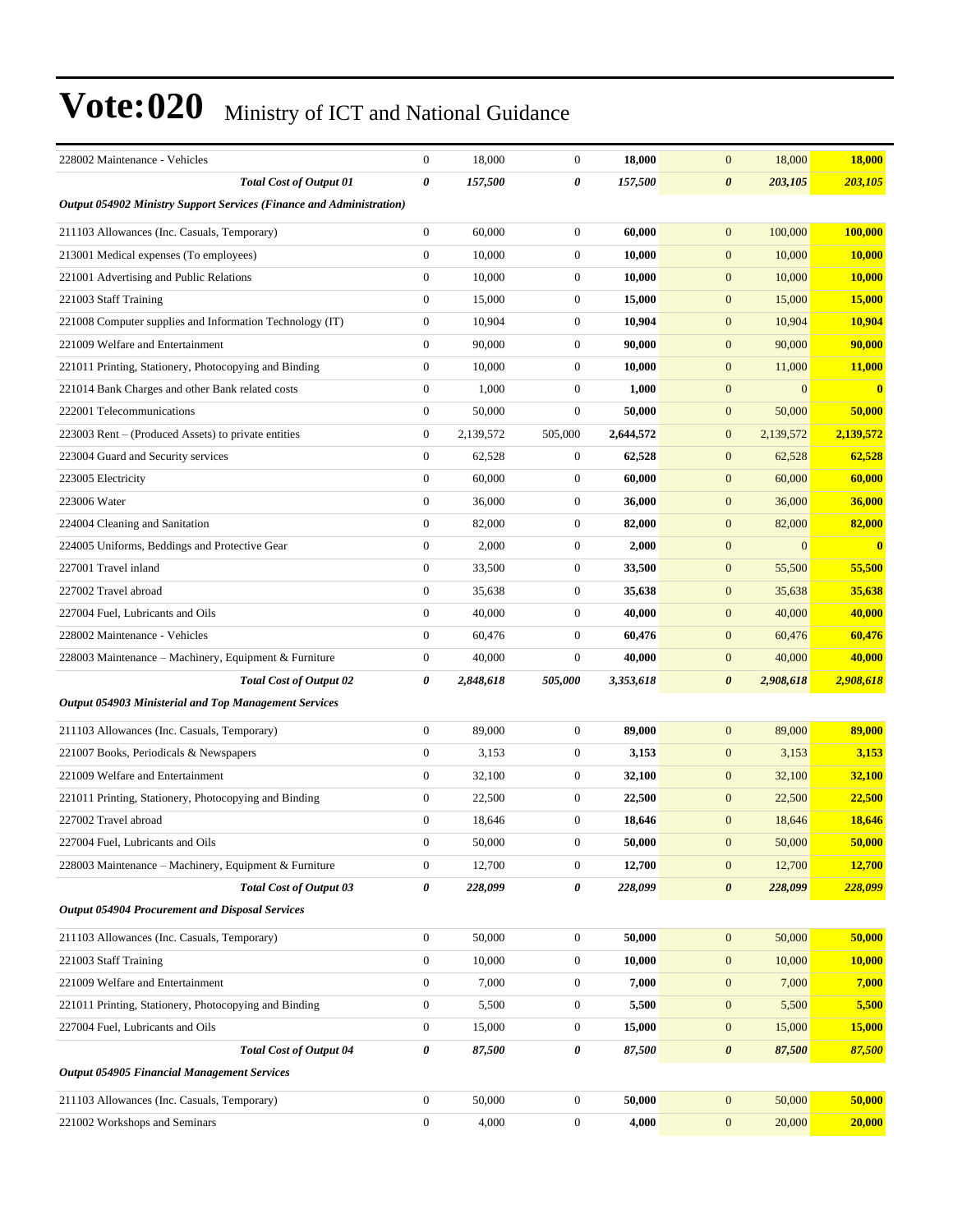| 221003 Staff Training                                   | $\boldsymbol{0}$ | 10,000                  | $\boldsymbol{0}$      | 10,000       | $\mathbf{0}$          | 10,000                     | 10,000                |
|---------------------------------------------------------|------------------|-------------------------|-----------------------|--------------|-----------------------|----------------------------|-----------------------|
| 221009 Welfare and Entertainment                        | $\boldsymbol{0}$ | 20,000                  | $\boldsymbol{0}$      | 20,000       | $\mathbf{0}$          | 24,000                     | 24,000                |
| 221016 IFMS Recurrent costs                             | $\boldsymbol{0}$ | 50,000                  | $\mathbf{0}$          | 50,000       | $\mathbf{0}$          | 50,000                     | 50,000                |
| 221017 Subscriptions                                    | $\boldsymbol{0}$ | 2,000                   | $\boldsymbol{0}$      | 2,000        | $\boldsymbol{0}$      | 2,000                      | 2,000                 |
| 227001 Travel inland                                    | $\overline{0}$   | 8,000                   | $\boldsymbol{0}$      | 8,000        | $\mathbf{0}$          | 8,000                      | 8,000                 |
| 227004 Fuel, Lubricants and Oils                        | $\boldsymbol{0}$ | 10,000                  | $\boldsymbol{0}$      | 10,000       | $\boldsymbol{0}$      | 10,000                     | 10,000                |
| 228002 Maintenance - Vehicles                           | $\boldsymbol{0}$ | 12,000                  | $\boldsymbol{0}$      | 12,000       | $\boldsymbol{0}$      | 12,000                     | 12,000                |
| <b>Total Cost of Output 05</b>                          | 0                | 166,000                 | 0                     | 166,000      | $\boldsymbol{\theta}$ | 186,000                    | 186,000               |
| <b>Output 054919 Human Resource Management Services</b> |                  |                         |                       |              |                       |                            |                       |
| 211101 General Staff Salaries                           | 483,510          | $\boldsymbol{0}$        | $\mathbf{0}$          | 483,510      | 483,510               | $\mathbf{0}$               | 483,510               |
| 211102 Contract Staff Salaries                          | 3,788,606        | $\boldsymbol{0}$        | $\mathbf{0}$          | 3,788,606    | 3,788,607             | $\mathbf{0}$               | 3,788,607             |
| 211103 Allowances (Inc. Casuals, Temporary)             | $\boldsymbol{0}$ | 30,000                  | $\mathbf{0}$          | 30,000       | $\mathbf{0}$          | 30,000                     | 30,000                |
| 212102 Pension for General Civil Service                | $\boldsymbol{0}$ | 299,403                 | $\mathbf{0}$          | 299,403      | $\mathbf{0}$          | 342,835                    | 342,835               |
| 213002 Incapacity, death benefits and funeral expenses  | $\boldsymbol{0}$ | 15,000                  | $\mathbf{0}$          | 15,000       | $\mathbf{0}$          | 15,000                     | 15,000                |
| 213004 Gratuity Expenses                                | $\overline{0}$   | 224,490                 | $\mathbf{0}$          | 224,490      | $\boldsymbol{0}$      | 224,490                    | 224,490               |
| 221003 Staff Training                                   | $\boldsymbol{0}$ | $\boldsymbol{0}$        | $\mathbf{0}$          | $\bf{0}$     | $\mathbf{0}$          | 20,000                     | 20,000                |
| 221020 IPPS Recurrent Costs                             | $\boldsymbol{0}$ | 40,000                  | $\mathbf{0}$          | 40,000       | $\mathbf{0}$          | 40,000                     | 40,000                |
| <b>Total Cost of Output 19</b>                          | 4,272,116        | 608,893                 | 0                     | 4,881,008    | 4,272,116             | 672,325                    | 4,944,442             |
| <b>Output 054920 Records Management Services</b>        |                  |                         |                       |              |                       |                            |                       |
| 211103 Allowances (Inc. Casuals, Temporary)             | $\boldsymbol{0}$ | 10,000                  | $\mathbf{0}$          | 10,000       | $\mathbf{0}$          | 10,000                     | 10,000                |
| 222002 Postage and Courier                              | $\overline{0}$   | 10,000                  | $\boldsymbol{0}$      | 10,000       | $\overline{0}$        | 5,000                      | 5,000                 |
| 227001 Travel inland                                    | $\overline{0}$   | $\mathbf{0}$            | $\theta$              | $\bf{0}$     | $\mathbf{0}$          | 27,100                     | 27,100                |
| 227004 Fuel, Lubricants and Oils                        | $\overline{0}$   | 10,000                  | $\theta$              | 10,000       | $\mathbf{0}$          | 14,000                     | 14,000                |
| <b>Total Cost of Output 20</b>                          | 0                | 30,000                  | 0                     | 30,000       | $\boldsymbol{\theta}$ | 56,100                     | 56,100                |
| <b>Total Cost Of Outputs Provided</b>                   | 4,272,116        | 4,126,609               | 505,000               | 8,903,725    | 4,272,116             | 4,341,747                  | 8,613,863             |
| <b>Arrears</b>                                          | Wage             | Non Wage                | AIA                   | Total        | Wage                  | Non Wage                   | <b>Total</b>          |
| Output 054999 Arrears                                   |                  |                         |                       |              |                       |                            |                       |
| 321605 Domestic arrears (Budgeting)                     | $\boldsymbol{0}$ | 11.200.000              | $\mathbf{0}$          | 11,200,000   | $\overline{0}$        | $\boldsymbol{0}$           | $\bf{0}$              |
| <b>Total Cost of Output 99</b>                          | 0                | 11,200,000              | $\boldsymbol{\theta}$ | 11,200,000   | $\boldsymbol{\theta}$ | $\boldsymbol{\theta}$      | $\boldsymbol{\theta}$ |
| <b>Total Cost Of Arrears</b>                            | $\bf{0}$         | 11,200,000              | $\bf{0}$              | 11,200,000   | $\bf{0}$              | $\bf{0}$                   | $\mathbf{0}$          |
| <b>Total Cost for SubProgramme 01</b>                   | 4,272,116        | 15,326,609              | 505,000               | 20,103,725   | 4,272,116             | 4,341,747                  | 8,613,863             |
| <b>Total Excluding Arrears</b>                          | 4,272,116        | 4,126,609               | 505,000               | 8,903,725    | 4,272,116             | 4,341,747                  | 8,613,863             |
| <b>SubProgramme 06 Internal Audit</b>                   |                  |                         |                       |              |                       |                            |                       |
| Thousand Uganda Shillings                               |                  | 2018/19 Approved Budget |                       |              |                       | 2019/20 Approved Estimates |                       |
| <b>Outputs Provided</b>                                 | Wage             | Non Wage                | AIA                   | <b>Total</b> | Wage                  | Non Wage                   | <b>Total</b>          |
| <b>Output 054905 Financial Management Services</b>      |                  |                         |                       |              |                       |                            |                       |
| 211103 Allowances (Inc. Casuals, Temporary)             | $\boldsymbol{0}$ | 34,000                  | 5,500                 | 39,500       | $\boldsymbol{0}$      | 59,622                     | 59,622                |
| 221002 Workshops and Seminars                           | $\boldsymbol{0}$ | 6,000                   | 3,300                 | 9,300        | $\boldsymbol{0}$      | 7,500                      | 7,500                 |
| 221003 Staff Training                                   | $\boldsymbol{0}$ | 10,000                  | 26,000                | 36,000       | $\boldsymbol{0}$      | 10,000                     | <b>10,000</b>         |
| 221009 Welfare and Entertainment                        | $\boldsymbol{0}$ | 3,000                   | $\mathbf{0}$          | 3,000        | $\boldsymbol{0}$      | 5,000                      | 5,000                 |
| 221011 Printing, Stationery, Photocopying and Binding   | $\boldsymbol{0}$ | 5,500                   | 3,049                 | 8,549        | $\mathbf{0}$          | 20,500                     | 20,500                |
| 227001 Travel inland                                    | $\boldsymbol{0}$ | 36,000                  | $\boldsymbol{0}$      | 36,000       | $\mathbf{0}$          | 44,939                     | 44,939                |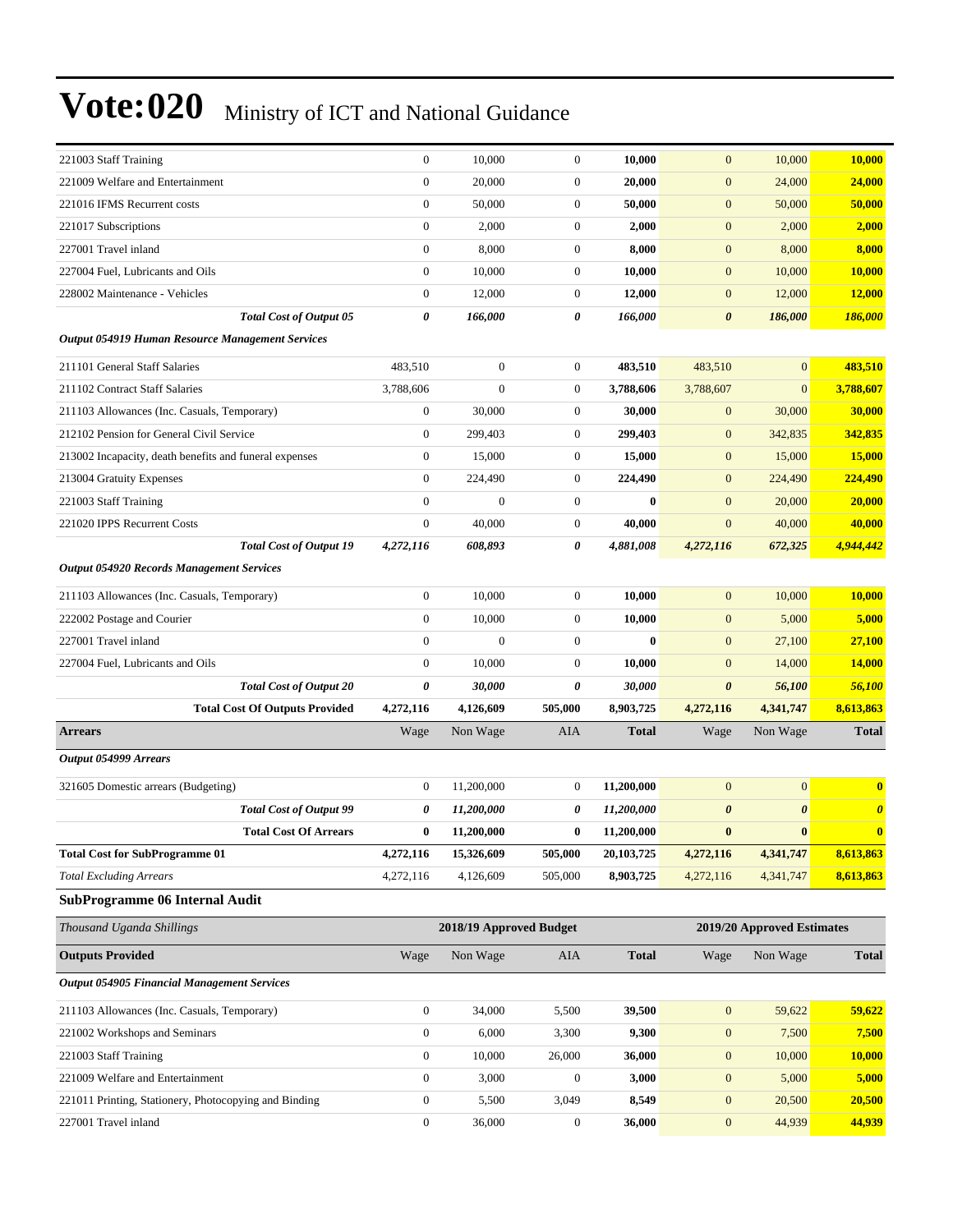| 227004 Fuel, Lubricants and Oils                                     | $\mathbf{0}$           | 8,500                   | $\boldsymbol{0}$ | 8,500            | $\mathbf{0}$          | 43,033                        | 43,033           |
|----------------------------------------------------------------------|------------------------|-------------------------|------------------|------------------|-----------------------|-------------------------------|------------------|
| Total Cost of Output 05                                              | 0                      | 103,000                 | 37,849           | 140,849          | $\boldsymbol{\theta}$ | 190,594                       | 190,594          |
| <b>Total Cost Of Outputs Provided</b>                                | $\bf{0}$               | 103,000                 | 37,849           | 140,849          | $\bf{0}$              | 190,594                       | 190,594          |
| <b>Total Cost for SubProgramme 06</b>                                | $\bf{0}$               | 103,000                 | 37,849           | 140,849          | $\bf{0}$              | 190,594                       | 190,594          |
| <b>Total Excluding Arrears</b>                                       | $\mathbf{0}$           | 103,000                 | 37,849           | 140,849          | $\mathbf{0}$          | 190,594                       | 190,594          |
| <b>Development Budget Estimates</b>                                  |                        |                         |                  |                  |                       |                               |                  |
| Project 0990 Strengthening Ministry of ICT                           |                        |                         |                  |                  |                       |                               |                  |
| Thousand Uganda Shillings                                            |                        | 2018/19 Approved Budget |                  |                  |                       | 2019/20 Approved Estimates    |                  |
| <b>Outputs Provided</b>                                              | GoU Dev't External Fin |                         | AIA              | <b>Total</b>     |                       | <b>GoU Dev't External Fin</b> | <b>Total</b>     |
| Output 054901 Policy, consultation, planning and monitoring services |                        |                         |                  |                  |                       |                               |                  |
| 211103 Allowances (Inc. Casuals, Temporary)                          | $\mathbf{0}$           | $\boldsymbol{0}$        | $\overline{0}$   | $\bf{0}$         | 50,000                | $\mathbf{0}$                  | 50,000           |
| 221002 Workshops and Seminars                                        | 18,800                 | $\boldsymbol{0}$        | 71,200           | 90,000           | 443,000               | $\mathbf{0}$                  | 443,000          |
| 221003 Staff Training                                                | $\boldsymbol{0}$       | $\boldsymbol{0}$        | 45,000           | 45,000           | $\mathbf{0}$          | $\mathbf{0}$                  | $\boldsymbol{0}$ |
| 221008 Computer supplies and Information Technology (IT)             | 8,000                  | $\boldsymbol{0}$        | 18,800           | 26,800           | 7,000                 | $\mathbf{0}$                  | 7,000            |
| 221009 Welfare and Entertainment                                     | $\boldsymbol{0}$       | $\boldsymbol{0}$        | $\mathbf{0}$     | $\bf{0}$         | 15,000                | $\mathbf{0}$                  | 15,000           |
| 221011 Printing, Stationery, Photocopying and Binding                | $\mathbf{0}$           | $\boldsymbol{0}$        | 50,000           | 50,000           | 15,000                | $\mathbf{0}$                  | 15,000           |
| 225001 Consultancy Services- Short term                              | 32,000                 | $\boldsymbol{0}$        | $\boldsymbol{0}$ | 32,000           | 80,000                | $\mathbf{0}$                  | 80,000           |
| 227001 Travel inland                                                 | 30,000                 | $\boldsymbol{0}$        | $\overline{0}$   | 30,000           | 55,000                | $\mathbf{0}$                  | 55,000           |
| 227002 Travel abroad                                                 | 12,000                 | $\boldsymbol{0}$        | $\boldsymbol{0}$ | 12,000           | 11,000                | $\mathbf{0}$                  | 11,000           |
| 227004 Fuel, Lubricants and Oils                                     | 10,000                 | $\boldsymbol{0}$        | 45,421           | 55,421           | 50,000                | $\mathbf{0}$                  | 50,000           |
| Total Cost Of Output 054901                                          | 110,800                | 0                       | 230,421          | 341,221          | 726,000               | $\boldsymbol{\theta}$         | 726,000          |
| Output 054902 Ministry Support Services (Finance and Administration) |                        |                         |                  |                  |                       |                               |                  |
| 211103 Allowances (Inc. Casuals, Temporary)                          | $\boldsymbol{0}$       | $\boldsymbol{0}$        | 60,000           | 60,000           | 30,000                | $\mathbf{0}$                  | 30,000           |
| 221001 Advertising and Public Relations                              | $\overline{0}$         | $\boldsymbol{0}$        | 22,160           | 22,160           | 20,000                | $\mathbf{0}$                  | 20,000           |
| 221002 Workshops and Seminars                                        | $\mathbf{0}$           | $\boldsymbol{0}$        | 30,000           | 30,000           | $\mathbf{0}$          | $\mathbf{0}$                  | $\bf{0}$         |
| 221003 Staff Training                                                | $\overline{0}$         | $\boldsymbol{0}$        | 35,000           | 35,000           | $\mathbf{0}$          | $\mathbf{0}$                  | $\bf{0}$         |
| 221008 Computer supplies and Information Technology (IT)             | $\mathbf{0}$           | $\boldsymbol{0}$        | 20,000           | 20,000           | 50,000                | $\mathbf{0}$                  | 50,000           |
| 221009 Welfare and Entertainment                                     | 60,000                 | $\boldsymbol{0}$        | 122,657          | 182,657          | 75,000                | $\mathbf{0}$                  | 75,000           |
| 221011 Printing, Stationery, Photocopying and Binding                | $\overline{0}$         | $\boldsymbol{0}$        | 123,360          | 123,360          | $\mathbf{0}$          | $\mathbf{0}$                  | $\bf{0}$         |
| 225001 Consultancy Services- Short term                              | $\boldsymbol{0}$       | $\boldsymbol{0}$        | 30,000           | 30,000           | $\mathbf{0}$          | $\mathbf{0}$                  | $\bf{0}$         |
| 227001 Travel inland                                                 | 50,000                 | $\boldsymbol{0}$        | $\boldsymbol{0}$ | 50,000           | 50,000                | $\mathbf{0}$                  | 50,000           |
| 227002 Travel abroad                                                 | 20,000                 | $\boldsymbol{0}$        | $\mathbf{0}$     | 20,000           | 20,000                | $\mathbf{0}$                  | 20,000           |
| 227004 Fuel, Lubricants and Oils                                     | 38,000                 | $\boldsymbol{0}$        | 56,077           | 94,077           | 58,000                | $\mathbf{0}$                  | 58,000           |
| 228002 Maintenance - Vehicles                                        | $\mathbf{0}$           | $\boldsymbol{0}$        | 10,584           | 10,584           | $\boldsymbol{0}$      | $\mathbf{0}$                  | $\boldsymbol{0}$ |
| 228003 Maintenance - Machinery, Equipment & Furniture                | $\boldsymbol{0}$       | $\boldsymbol{0}$        | 2,700            | 2,700            | $\boldsymbol{0}$      | $\mathbf{0}$                  | $\bf{0}$         |
| Total Cost Of Output 054902                                          | 168,000                | 0                       | 512,538          | 680,538          | 303,000               | $\boldsymbol{\theta}$         | 303,000          |
| Output 054903 Ministerial and Top Management Services                |                        |                         |                  |                  |                       |                               |                  |
| 211103 Allowances (Inc. Casuals, Temporary)                          | $\boldsymbol{0}$       | $\boldsymbol{0}$        | $\boldsymbol{0}$ | $\boldsymbol{0}$ | 10,000                | $\mathbf{0}$                  | 10,000           |
| 221002 Workshops and Seminars                                        | $\boldsymbol{0}$       | $\boldsymbol{0}$        | 21,452           | 21,452           | $\boldsymbol{0}$      | $\mathbf{0}$                  | $\bf{0}$         |
| 221008 Computer supplies and Information Technology (IT)             | $\mathbf{0}$           | $\boldsymbol{0}$        | 43,588           | 43,588           | $\mathbf{0}$          | $\mathbf{0}$                  | $\bf{0}$         |
| 221009 Welfare and Entertainment                                     | $\mathbf{0}$           | $\boldsymbol{0}$        | 50,000           | 50,000           | 20,000                | $\mathbf{0}$                  | 20,000           |
| 227001 Travel inland                                                 | $\mathbf{0}$           | $\boldsymbol{0}$        | 27,092           | 27,092           | $\boldsymbol{0}$      | $\mathbf{0}$                  | $\bf{0}$         |
| 227002 Travel abroad                                                 | $\boldsymbol{0}$       | $\boldsymbol{0}$        | 31,868           | 31,868           | $\mathbf{0}$          | $\mathbf{0}$                  | $\mathbf{0}$     |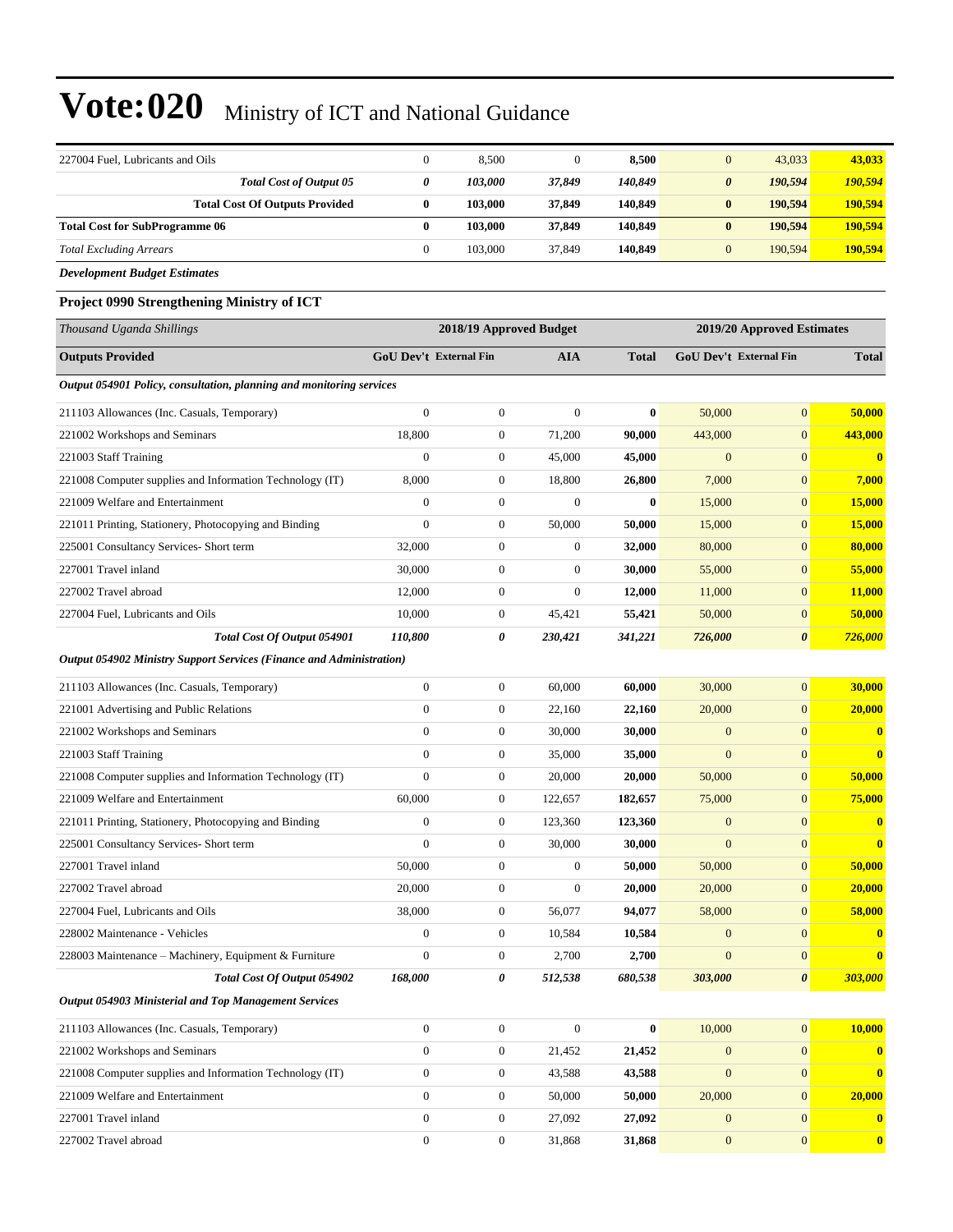| 227004 Fuel, Lubricants and Oils                         | $\mathbf{0}$     | $\mathbf{0}$     | 80,000           | 80,000         | 10,000       | $\mathbf{0}$          | 10,000         |
|----------------------------------------------------------|------------------|------------------|------------------|----------------|--------------|-----------------------|----------------|
| Total Cost Of Output 054903                              | 0                | $\theta$         | 254,000          | 254,000        | 40,000       | $\boldsymbol{\theta}$ | 40,000         |
| <b>Output 054904 Procurement and Disposal Services</b>   |                  |                  |                  |                |              |                       |                |
| 211103 Allowances (Inc. Casuals, Temporary)              | $\overline{0}$   | $\mathbf{0}$     | $\boldsymbol{0}$ | $\bf{0}$       | 10,000       | $\mathbf{0}$          | 10,000         |
| 221009 Welfare and Entertainment                         | $\overline{0}$   | $\mathbf{0}$     | $\mathbf{0}$     | $\bf{0}$       | 10,000       | $\mathbf{0}$          | 10,000         |
| 227001 Travel inland                                     | $\overline{0}$   | $\mathbf{0}$     | $\boldsymbol{0}$ | $\bf{0}$       | 10,000       | $\mathbf{0}$          | <b>10,000</b>  |
| 227004 Fuel, Lubricants and Oils                         | $\overline{0}$   | $\mathbf{0}$     | $\mathbf{0}$     | $\bf{0}$       | 10,000       | $\mathbf{0}$          | 10,000         |
| Total Cost Of Output 054904                              | 0                | 0                | 0                | 0              | 40,000       | $\boldsymbol{\theta}$ | 40,000         |
| <b>Output 054905 Financial Management Services</b>       |                  |                  |                  |                |              |                       |                |
| 211103 Allowances (Inc. Casuals, Temporary)              | $\overline{0}$   | $\mathbf{0}$     | 45,488           | 45,488         | 10,000       | $\mathbf{0}$          | 10,000         |
| 221003 Staff Training                                    | $\overline{0}$   | $\mathbf{0}$     | 20,000           | 20,000         | $\mathbf{0}$ | $\mathbf{0}$          |                |
| 221009 Welfare and Entertainment                         | $\boldsymbol{0}$ | $\boldsymbol{0}$ | 10,000           | 10,000         | 10,000       | $\mathbf{0}$          | <b>10,000</b>  |
| 221011 Printing, Stationery, Photocopying and Binding    | $\overline{0}$   | $\mathbf{0}$     | 10,000           | 10,000         | $\mathbf{0}$ | $\mathbf{0}$          | $\bf{0}$       |
| 227001 Travel inland                                     | $\overline{0}$   | $\mathbf{0}$     | $\mathbf{0}$     | $\bf{0}$       | 10,000       | $\mathbf{0}$          | <b>10,000</b>  |
| 227004 Fuel, Lubricants and Oils                         | $\mathbf{0}$     | $\mathbf{0}$     | 12,312           | 12,312         | 10,000       | $\mathbf{0}$          | 10,000         |
| Total Cost Of Output 054905                              | 0                | 0                | 97,800           | 97,800         | 40,000       | $\boldsymbol{\theta}$ | 40,000         |
| <b>Output 054906 ICT Initiatives Support</b>             |                  |                  |                  |                |              |                       |                |
| 211102 Contract Staff Salaries                           | 168,000          | $\mathbf{0}$     | $\boldsymbol{0}$ | 168,000        | 168,000      | $\mathbf{0}$          | 168,000        |
| 211103 Allowances (Inc. Casuals, Temporary)              | 300,000          | $\mathbf{0}$     | $\boldsymbol{0}$ | 300,000        | 300,000      | $\mathbf{0}$          | 300,000        |
| 221002 Workshops and Seminars                            | 100,000          | $\mathbf{0}$     | $\mathbf{0}$     | 100,000        | 180,000      | $\mathbf{0}$          | 180,000        |
| 221003 Staff Training                                    | 100,000          | $\mathbf{0}$     | $\mathbf{0}$     | 100,000        | 20,000       | $\mathbf{0}$          | 20,000         |
| 222003 Information and communications technology (ICT)   | 100,002          | $\mathbf{0}$     | $\boldsymbol{0}$ | 100,002        | 100,000      | $\mathbf{0}$          | 100,000        |
| 225001 Consultancy Services- Short term                  | 130,000          | $\mathbf{0}$     | $\mathbf{0}$     | 130,000        | 1,830,000    | $\mathbf{0}$          | 1,830,000      |
| 225002 Consultancy Services-Long-term                    | 4,000,000        | $\mathbf{0}$     | $\mathbf{0}$     | 4,000,000      | 1,000,000    | $\overline{0}$        | 1,000,000      |
| 227001 Travel inland                                     | 48,000           | $\mathbf{0}$     | $\mathbf{0}$     | 48,000         | 658,000      | $\mathbf{0}$          | 658,000        |
| 227002 Travel abroad                                     | $\mathbf{0}$     | $\mathbf{0}$     | $\boldsymbol{0}$ | $\bf{0}$       | 80,000       | $\mathbf{0}$          | 80,000         |
| 227004 Fuel, Lubricants and Oils                         | 103,049          | $\mathbf{0}$     | $\boldsymbol{0}$ | 103,049        | 103,050      | $\mathbf{0}$          | 103,050        |
| 228002 Maintenance - Vehicles                            | $\overline{0}$   | $\mathbf{0}$     | $\boldsymbol{0}$ | $\bf{0}$       | 110,000      | $\mathbf{0}$          | <b>110,000</b> |
| Total Cost Of Output 054906                              | 5,049,050        | 0                | 0                | 5,049,050      | 4,549,050    | $\boldsymbol{\theta}$ | 4,549,050      |
| <b>Output 054919 Human Resource Management Services</b>  |                  |                  |                  |                |              |                       |                |
| 211103 Allowances (Inc. Casuals, Temporary)              | $\boldsymbol{0}$ | $\boldsymbol{0}$ | 15,000           | 15,000         | 15,000       | $\mathbf{0}$          | 15,000         |
| 221002 Workshops and Seminars                            | $\boldsymbol{0}$ | $\boldsymbol{0}$ | 35,000           | 35,000         | 35,000       | $\mathbf{0}$          | 35,000         |
| 221003 Staff Training                                    | $\boldsymbol{0}$ | $\boldsymbol{0}$ | 10,000           | 10,000         | 20,000       | $\mathbf{0}$          | 20,000         |
| 221008 Computer supplies and Information Technology (IT) | $\boldsymbol{0}$ | $\boldsymbol{0}$ | 37,800           | 37,800         | 37,000       | $\mathbf{0}$          | 37,000         |
| 227001 Travel inland                                     | $\boldsymbol{0}$ | $\boldsymbol{0}$ | $\mathbf{0}$     | $\bf{0}$       | 20,000       | $\mathbf{0}$          | 20,000         |
| Total Cost Of Output 054919                              | 0                | 0                | 97,800           | 97,800         | 127,000      | $\boldsymbol{\theta}$ | 127,000        |
| <b>Output 054920 Records Management Services</b>         |                  |                  |                  |                |              |                       |                |
| 221002 Workshops and Seminars                            | $\mathbf{0}$     | $\boldsymbol{0}$ | $\boldsymbol{0}$ | $\bf{0}$       | 15,000       | $\mathbf{0}$          | 15,000         |
| 221009 Welfare and Entertainment                         | 0                | $\mathbf{0}$     | $\boldsymbol{0}$ | $\bf{0}$       | 10,000       | $\mathbf{0}$          | 10,000         |
| 227001 Travel inland                                     | $\boldsymbol{0}$ | $\boldsymbol{0}$ | $\boldsymbol{0}$ | $\bf{0}$       | 10,000       | $\mathbf{0}$          | <b>10,000</b>  |
| 227004 Fuel, Lubricants and Oils                         | $\boldsymbol{0}$ | $\boldsymbol{0}$ | $\boldsymbol{0}$ | $\bf{0}$       | 5,000        | $\mathbf{0}$          | 5,000          |
| Total Cost Of Output 054920                              | 0                | 0                | $\pmb{\theta}$   | $\pmb{\theta}$ | 40,000       | $\boldsymbol{\theta}$ | 40,000         |
| <b>Total Cost for Outputs Provided</b>                   | 5,327,850        | $\boldsymbol{0}$ | 1,192,559        | 6,520,410      | 5,865,050    | $\mathbf{0}$          | 5,865,050      |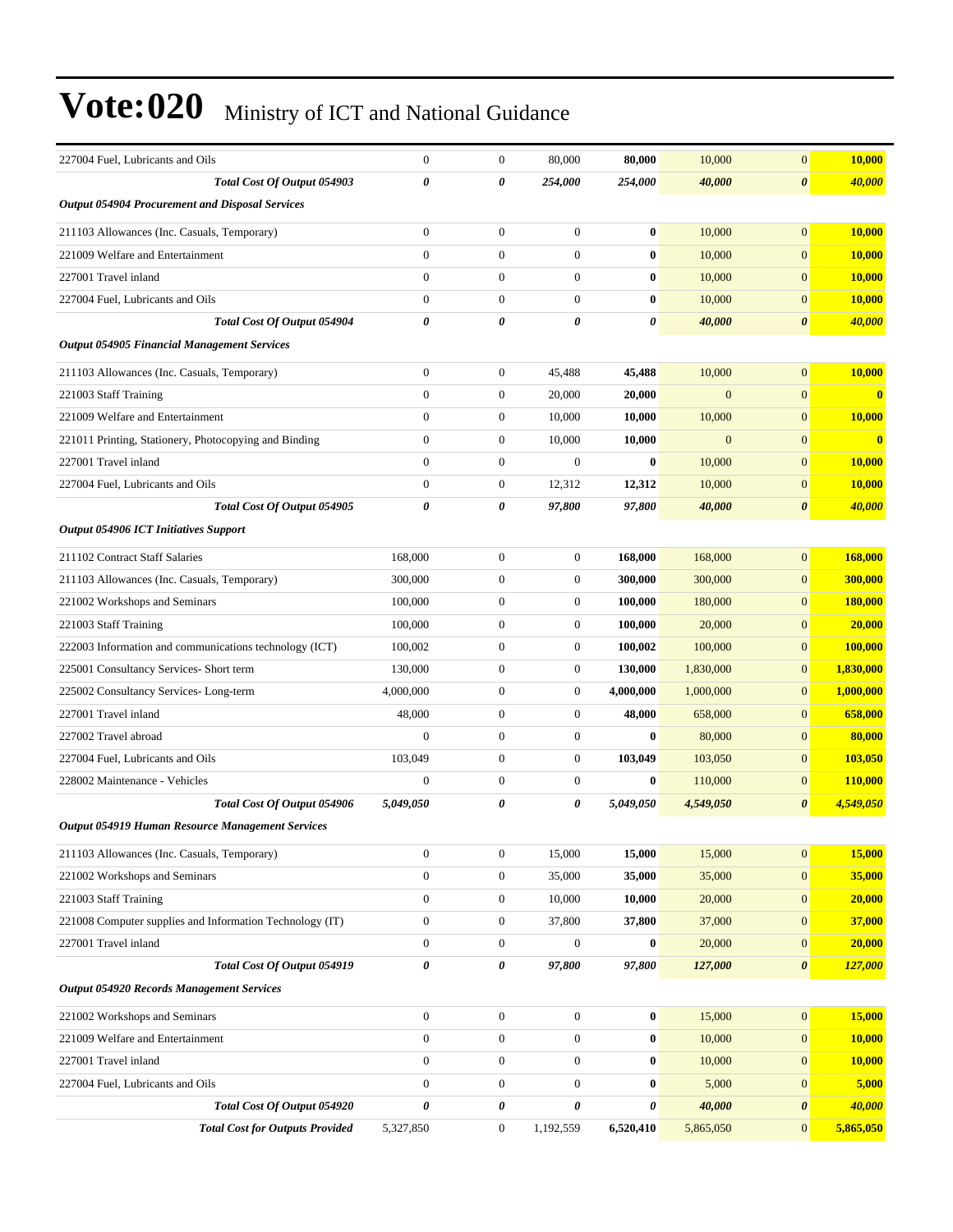| <b>Outputs Funded</b>                                                   | <b>GoU Dev't External Fin</b> |                         | <b>AIA</b>       | <b>Total</b>          | <b>GoU Dev't External Fin</b> |                       | <b>Total</b>          |
|-------------------------------------------------------------------------|-------------------------------|-------------------------|------------------|-----------------------|-------------------------------|-----------------------|-----------------------|
| <b>Output 054952 Innovators and Innovation Hubs</b>                     |                               |                         |                  |                       |                               |                       |                       |
| 291003 Transfers to Other Private Entities                              | 2,754,205                     | $\mathbf{0}$            | $\boldsymbol{0}$ | 2,754,205             | 11,954,205                    | $\mathbf{0}$          | 11,954,205            |
| o/w Support to Innovators                                               | 2.754.205                     | $\theta$                | $\theta$         | 2,754,205             | $\boldsymbol{\theta}$         | $\theta$              | $\bf{0}$              |
| o/w Support to Innovators                                               | 0                             | $\theta$                | $\theta$         | $\bf{0}$              | 11,954,205                    | $\boldsymbol{\theta}$ | 11,954,205            |
| Total Cost Of Output 054952                                             | 2,754,205                     | 0                       | 0                | 2,754,205             | 11,954,205                    | $\boldsymbol{\theta}$ | 11,954,205            |
| <b>Output 054953 Transfers to Other Government Units</b>                |                               |                         |                  |                       |                               |                       |                       |
| 263204 Transfers to other govt. Units (Capital)                         | $\boldsymbol{0}$              | $\overline{0}$          | $\boldsymbol{0}$ | $\bf{0}$              | 18,000,000                    | $\mathbf{0}$          | 18,000,000            |
| o/w Transfer to UBC                                                     | 0                             | $\theta$                | $\theta$         | $\bf{0}$              | 18,000,000                    | $\boldsymbol{\theta}$ | 18,000,000            |
| Total Cost Of Output 054953                                             | 0                             | $\boldsymbol{\theta}$   | 0                | $\boldsymbol{\theta}$ | 18,000,000                    | $\boldsymbol{\theta}$ | <b>18,000,000</b>     |
| <b>Total Cost for Outputs Funded</b>                                    | 2,754,205                     | $\mathbf{0}$            | $\mathbf{0}$     | 2,754,205             | 29,954,205                    | $\mathbf{0}$          | 29,954,205            |
| <b>Capital Purchases</b>                                                | <b>GoU Dev't External Fin</b> |                         | <b>AIA</b>       | <b>Total</b>          | <b>GoU Dev't External Fin</b> |                       | <b>Total</b>          |
| Output 054972 Government Buildings and Administrative Infrastructure    |                               |                         |                  |                       |                               |                       |                       |
| 281504 Monitoring, Supervision & Appraisal of capital works             | 500,000                       | $\mathbf{0}$            | $\mathbf{0}$     | 500,000               | $\overline{0}$                | $\mathbf{0}$          |                       |
| 312101 Non-Residential Buildings                                        | 4,000,000                     | $\mathbf{0}$            | $\mathbf{0}$     | 4,000,000             | 500,000                       | $\mathbf{0}$          | 500,000               |
| 312213 ICT Equipment                                                    | 700,000                       | $\mathbf{0}$            | $\mathbf{0}$     | 700,000               | 500,000                       | $\mathbf{0}$          | 500,000               |
| Total Cost Of Output 054972                                             | 5,200,000                     | $\boldsymbol{\theta}$   | 0                | 5,200,000             | 1,000,000                     | $\boldsymbol{\theta}$ | 1,000,000             |
| Output 054975 Purchase of Motor Vehicles and Other Transport Equipment  |                               |                         |                  |                       |                               |                       |                       |
| 312201 Transport Equipment                                              | 550,000                       | $\mathbf{0}$            | $\mathbf{0}$     | 550,000               | $\mathbf{0}$                  | $\mathbf{0}$          | $\bf{0}$              |
| Total Cost Of Output 054975                                             | 550,000                       | $\boldsymbol{\theta}$   | 0                | 550,000               | $\boldsymbol{\theta}$         | $\boldsymbol{\theta}$ | $\boldsymbol{\theta}$ |
| Output 054976 Purchase of Office and ICT Equipment, including Software  |                               |                         |                  |                       |                               |                       |                       |
| 312211 Office Equipment                                                 | 2,000                         | $\mathbf{0}$            | $\mathbf{0}$     | 2,000                 | $\mathbf{0}$                  | $\mathbf{0}$          |                       |
| 312213 ICT Equipment                                                    | 111,985                       | $\mathbf{0}$            | 213,332          | 325,317               | 1,000,000                     | $\mathbf{0}$          | 1,000,000             |
| Total Cost Of Output 054976                                             | 113,985                       | $\boldsymbol{\theta}$   | 213,332          | 327,317               | 1,000,000                     | $\boldsymbol{\theta}$ | 1,000,000             |
| Output 054978 Purchase of Office and Residential Furniture and Fittings |                               |                         |                  |                       |                               |                       |                       |
| 312203 Furniture & Fixtures                                             | $\boldsymbol{0}$              | $\mathbf{0}$            | $\mathbf{0}$     | $\bf{0}$              | 403,585                       | $\mathbf{0}$          | 403,585               |
| Total Cost Of Output 054978                                             | 0                             | $\boldsymbol{\theta}$   | 0                | $\theta$              | 403,585                       | $\boldsymbol{\theta}$ | 403,585               |
| <b>Total Cost for Capital Purchases</b>                                 | 5,863,985                     | $\boldsymbol{0}$        | 213,332          | 6,077,317             | 2,403,585                     | $\mathbf{0}$          | 2,403,585             |
| <b>Total Cost for Project: 0990</b>                                     | 13,946,040                    | $\Omega$                | 1,405,891        | 15,351,931            | 38,222,840                    | $\overline{0}$        | 38,222,840            |
| <b>Total Excluding Arrears</b>                                          | 13,946,040                    | $\mathbf{0}$            | 1,405,891        | 15,351,931            | 38,222,840                    | $\mathbf{0}$          | 38,222,840            |
|                                                                         |                               | GoU External Fin        | AIA              | <b>Total</b>          | GoU                           | <b>External Fin</b>   | <b>Total</b>          |
| <b>Total Cost for Programme 49</b>                                      | 33,647,765                    | $\bf{0}$                | 1,948,740        | 35,596,505            | 47,027,296                    | $\bf{0}$              | 47,027,296            |
| <b>Total Excluding Arrears</b>                                          | 22,447,765                    | $\mathbf{0}$            | 1,948,740        | 24,396,505            | 47,027,296                    | $\mathbf{0}$          | 47,027,296            |
|                                                                         |                               | <b>GoU</b> External Fin | <b>AIA</b>       | <b>Total</b>          | GoU                           | <b>External Fin.</b>  | Total                 |
| <b>Grand Total for Vote 020</b>                                         | 37,018,994                    | $\bf{0}$                | 3,500,000        | 40,518,994            | 63,194,781                    | $\bf{0}$              | 63,194,781            |
| <b>Total Excluding Arrears</b>                                          | 25,818,994                    | $\boldsymbol{0}$        | 3,500,000        | 29,318,994            | 63,194,781                    | $\mathbf{0}$          | 63,194,781            |